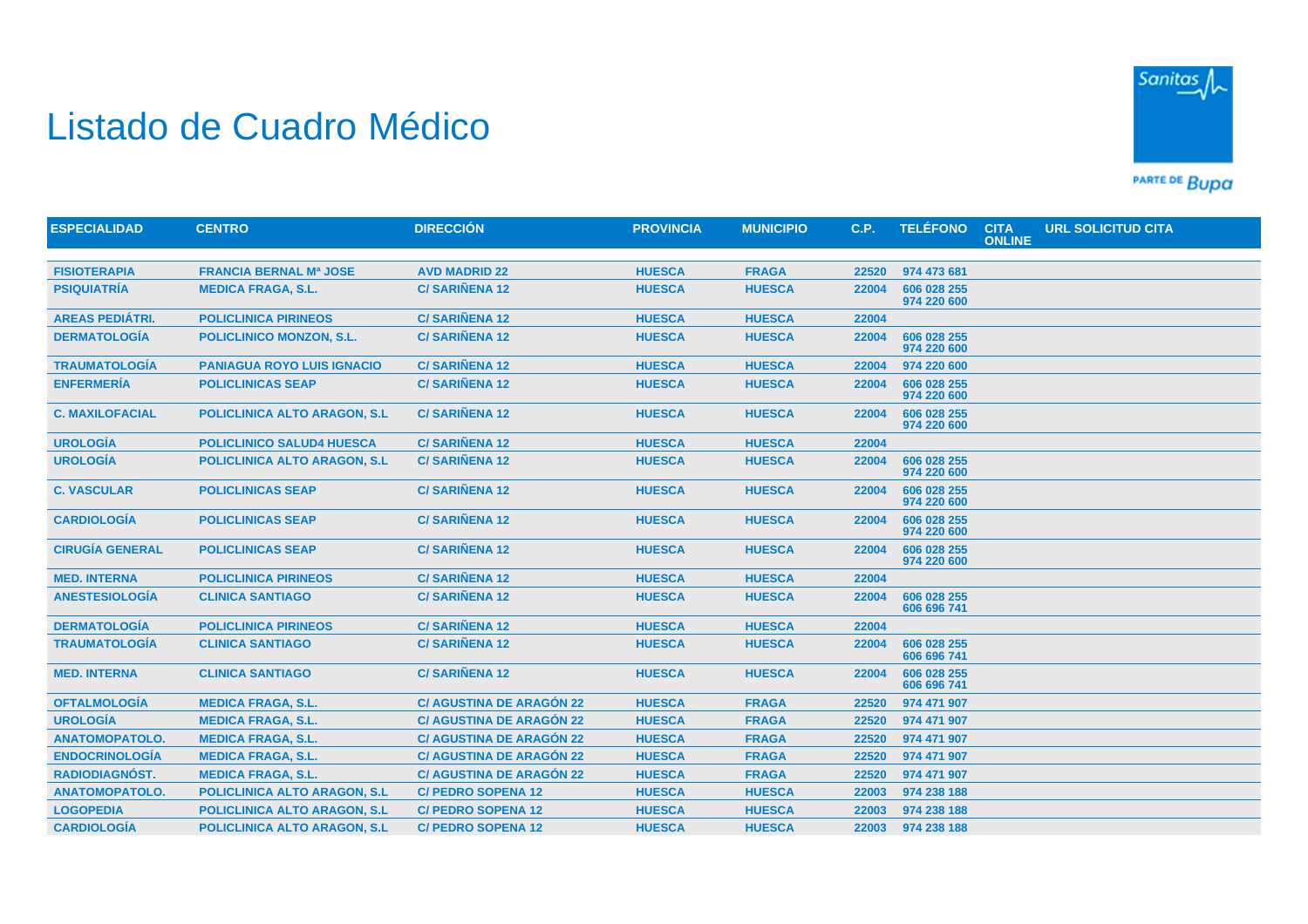| <b>C. REPARADORA</b>   | <b>POLICLINICA ALTO ARAGON, S.L.</b>           | <b>C/ PEDRO SOPENA 12</b>           | <b>HUESCA</b> | <b>HUESCA</b>     | 22003 | 974 238 188                |
|------------------------|------------------------------------------------|-------------------------------------|---------------|-------------------|-------|----------------------------|
| <b>DIGESTIVO</b>       | <b>POLICLINICA ALTO ARAGON, S.L.</b>           | <b>C/ PEDRO SOPENA 12</b>           | <b>HUESCA</b> | <b>HUESCA</b>     | 22003 | 974 238 188                |
| <b>ALERGOLOGÍA</b>     | POLICLINICA ALTO ARAGON, S.L.                  | <b>C/ PEDRO SOPENA 12</b>           | <b>HUESCA</b> | <b>HUESCA</b>     | 22003 | 974 238 188                |
| <b>ENDOCRINOLOGÍA</b>  | <b>POLICLINICA ALTO ARAGON, S.L.</b>           | <b>C/ PEDRO SOPENA 12</b>           | <b>HUESCA</b> | <b>HUESCA</b>     | 22003 | 974 238 188                |
| <b>CIRUGÍA GENERAL</b> | <b>POLICLINICAS SEAP</b>                       | <b>C/BARÓN DE EROLES 15</b>         | <b>HUESCA</b> | <b>MONZON</b>     | 22400 | 974 404 280                |
| <b>DERMATOLOGÍA</b>    | <b>POLICLINICAS SEAP</b>                       | <b>C/BARÓN DE EROLES 15</b>         | <b>HUESCA</b> | <b>MONZON</b>     | 22400 | 974 404 280                |
| <b>REUMATOLOGÍA</b>    | <b>POLICLINICO SALUD4 HUESCA</b>               | <b>C/TARBES 3</b>                   | <b>HUESCA</b> | <b>HUESCA</b>     | 22005 | 974 239 055<br>974 230 318 |
| <b>C. VASCULAR</b>     | <b>POLICLINICO SALUD4 HUESCA</b>               | <b>C/TARBES 3</b>                   | <b>HUESCA</b> | <b>HUESCA</b>     | 22005 | 974 239 055<br>974 230 318 |
| <b>FISIOTERAPIA</b>    | <b>POLICLINICO SALUD4 HUESCA</b>               | <b>C/TARBES 3</b>                   | <b>HUESCA</b> | <b>HUESCA</b>     | 22005 | 974 239 055<br>974 230 318 |
| <b>GINECOLOGIA</b>     | <b>ALOS PUEYO LUIS ANTONIO</b>                 | PSO DEL COSO 33                     | <b>HUESCA</b> | <b>BARBASTRO</b>  | 22300 | 974 315 072                |
| <b>ENFERMERÍA</b>      | <b>ENFERCASA</b>                               | C/ ATENCIÓN A DOMICILIO.            | <b>HUESCA</b> | <b>JACA</b>       | 22700 | 607 458 464                |
| <b>MED. FAMILIAR</b>   | BARRACHINA PEREZ MANUEL JOSE C/ SARIÑENA 12    |                                     | <b>HUESCA</b> | <b>HUESCA</b>     | 22004 | 974 220 600                |
| <b>MED. FAMILIAR</b>   | <b>CLINICA SANTIAGO</b>                        | C/ ATENCIÓN A DOMICILIO S/N         | <b>HUESCA</b> | <b>HUESCA</b>     | 22004 | 974 220 600                |
| 0.R.L.                 | <b>POLICLINICA PIRINEOS</b>                    | <b>AVD REGIMIENTO DE GALICIA 15</b> | <b>HUESCA</b> | <b>JACA</b>       | 22700 | 974 363 336                |
| <b>MED. INTERNA</b>    | <b>POLICLINICA PIRINEOS</b>                    | <b>AVD REGIMIENTO DE GALICIA 15</b> | <b>HUESCA</b> | <b>JACA</b>       | 22700 | 974 363 336                |
| <b>CARDIOLOGÍA</b>     | <b>POLICLINICA PIRINEOS</b>                    | <b>AVD REGIMIENTO DE GALICIA 15</b> | <b>HUESCA</b> | <b>JACA</b>       | 22700 | 974 363 336                |
| <b>FISIOTERAPIA</b>    | <b>POLICLINICA PIRINEOS</b>                    | <b>AVD REGIMIENTO DE GALICIA 15</b> | <b>HUESCA</b> | <b>JACA</b>       | 22700 | 974 363 336                |
| <b>ENFERMERIA</b>      | <b>POLICLINICA PIRINEOS</b>                    | <b>AVD REGIMIENTO DE GALICIA 15</b> | <b>HUESCA</b> | <b>JACA</b>       | 22700 | 974 363 336                |
| <b>MED. FAMILIAR</b>   | <b>POLICLINICAS SEAP</b>                       | <b>C/ BENITO COLL 85</b>            | <b>HUESCA</b> | <b>BINEFAR</b>    | 22500 | 974 429 851                |
| <b>O.R.L.</b>          | <b>POLICLINICAS SEAP</b>                       | <b>C/ BENITO COLL 85</b>            | <b>HUESCA</b> | <b>BINEFAR</b>    | 22500 | 974 429 851                |
| <b>CARDIOLOGÍA</b>     | <b>POLICLINICAS SEAP</b>                       | <b>C/ BENITO COLL 85</b>            | <b>HUESCA</b> | <b>BINEFAR</b>    | 22500 | 974 429 851                |
| <b>TRAUMATOLOGIA</b>   | <b>ATARES PALACIN ANGEL LUIS</b>               | <b>AVD HUESCA 4-6</b>               | <b>HUESCA</b> | <b>SABIÑANIGO</b> | 22600 | 974 482 702                |
| <b>NEUROFISIOLOGÍA</b> | <b>POLICLINICO MONZON, S.L.</b>                | <b>PSO SAN JUAN BOSCO 25</b>        | <b>HUESCA</b> | <b>MONZON</b>     | 22400 | 974 416 861                |
| <b>ODONTOESTOMATOL</b> | <b>VIZCARRA LOPEZ FRANCISCA</b>                | <b>C/MAYOR 45</b>                   | <b>HUESCA</b> | <b>JACA</b>       | 22700 | 974 263 516<br>654 262 617 |
| <b>PSICOLOGÍA</b>      | <b>DE LA FUENTE SOBRINO DIEGO</b>              | <b>C/SAN ORENCIO 13</b>             | <b>HUESCA</b> | <b>HUESCA</b>     | 22001 | 974 103 057                |
| <b>OFTALMOLOGÍA</b>    | <b>POLICLINICO SALUD4 HUESCA</b>               | <b>C/SARIÑENA 12</b>                | <b>HUESCA</b> | <b>HUESCA</b>     | 22004 |                            |
| <b>MATRONA</b>         | <b>CLINICA SANTIAGO</b>                        | <b>C/SARIÑENA 12</b>                | <b>HUESCA</b> | <b>HUESCA</b>     | 22004 | 606 696 741<br>606 028 255 |
| <b>URGENCIAS</b>       | <b>CLINICA SANTIAGO</b>                        | <b>C/SARIÑENA 12</b>                | <b>HUESCA</b> | <b>HUESCA</b>     | 22004 | 606 696 741<br>606 028 255 |
| <b>CIRUGÍA GENERAL</b> | <b>POLICLINICO SALUD4 HUESCA</b>               | <b>C/SARIÑENA 12</b>                | <b>HUESCA</b> | <b>HUESCA</b>     | 22004 |                            |
| <b>OFTALMOLOGÍA</b>    | <b>POLICLINICAS SEAP</b>                       | <b>C/SARINENA 12</b>                | <b>HUESCA</b> | <b>HUESCA</b>     | 22004 | 606 028 255<br>974 220 600 |
| <b>GINECOLOGÍA</b>     | <b>POLICLINICAS SEAP</b>                       | <b>C/SARIÑENA 12</b>                | <b>HUESCA</b> | <b>HUESCA</b>     | 22004 | 606 028 255<br>974 220 600 |
| <b>ANESTESIOLOGÍA</b>  | <b>CLINICA SANTIAGO</b>                        | <b>C/SARIÑENA 12</b>                | <b>HUESCA</b> | <b>HUESCA</b>     | 22004 | 606 696 741<br>606 028 255 |
| <b>DERMATOLOGIA</b>    | <b>POLICLINICA ALTO ARAGON, S.L.</b>           | <b>C/SARINENA 12</b>                | <b>HUESCA</b> | <b>HUESCA</b>     | 22004 | 606 028 255<br>974 220 600 |
| <b>CARDIOLOGÍA</b>     | <b>GAYAN LAVIÑA RICARDO</b>                    | <b>C/SARIÑENA 12</b>                | <b>HUESCA</b> | <b>HUESCA</b>     | 22004 | 606 028 255<br>974 220 600 |
| <b>OFTALMOLOGIA</b>    | <b>CASTILLO LAGUARTA JESUS</b><br><b>MARIA</b> | <b>C/SARINENA 12</b>                | <b>HUESCA</b> | <b>HUESCA</b>     | 22004 | 606 028 255<br>974 220 600 |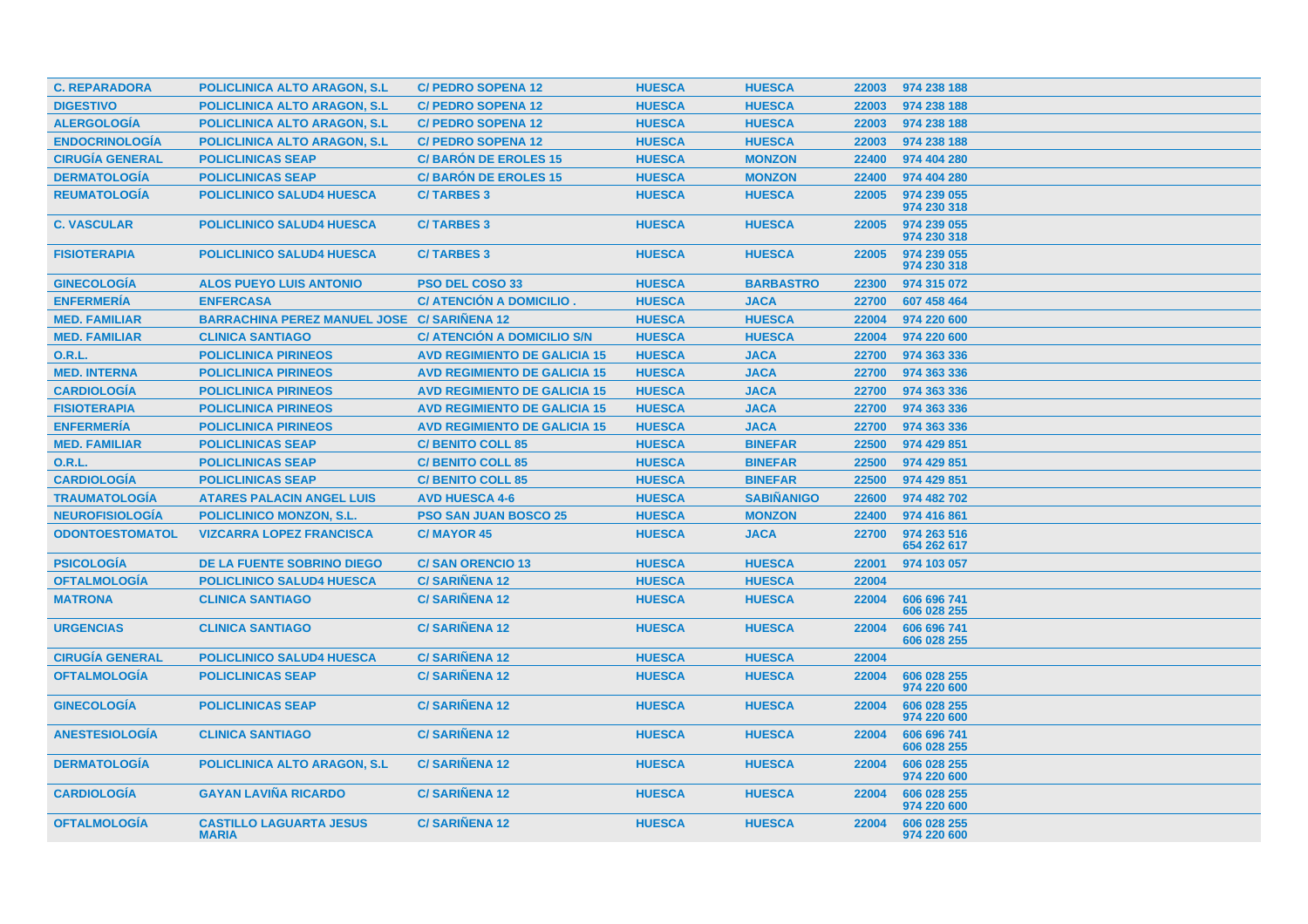| <b>O.R.L.</b>          | <b>POLICLINICAS SEAP</b>                           | <b>C/SARIÑENA 12</b>                | <b>HUESCA</b> | <b>HUESCA</b>    | 22004 | 606 028 255<br>974 220 600 |
|------------------------|----------------------------------------------------|-------------------------------------|---------------|------------------|-------|----------------------------|
| <b>GINECOLOGIA</b>     | <b>POLICLINICO SALUD4 HUESCA</b>                   | <b>C/SARINENA 12</b>                | <b>HUESCA</b> | <b>HUESCA</b>    | 22004 | 606 028 255<br>974 220 600 |
| <b>C. MAXILOFACIAL</b> | <b>SANCHEZ-GARNICA GOMEZ JUAN</b><br><b>CARLOS</b> | <b>C/SARINENA 12</b>                | <b>HUESCA</b> | <b>HUESCA</b>    | 22004 | 606 028 255<br>974 220 600 |
| <b>ENFERMERÍA</b>      | <b>POLICLINICO SALUD4 HUESCA</b>                   | <b>C/SARIÑENA 12</b>                | <b>HUESCA</b> | <b>HUESCA</b>    | 22004 |                            |
| <b>AREAS PEDIÁTRI.</b> | <b>CLINICA SANTIAGO</b>                            | <b>C/SARIÑENA 12</b>                | <b>HUESCA</b> | <b>HUESCA</b>    | 22004 | 606 028 255<br>606 696 741 |
| <b>FISIOTERAPIA</b>    | <b>CLINICA SANTIAGO</b>                            | <b>C/SARINENA 12</b>                | <b>HUESCA</b> | <b>HUESCA</b>    | 22004 | 606 028 255<br>606 696 741 |
| <b>AREAS PEDIÁTRI.</b> | <b>MEDICA FRAGA, S.L.</b>                          | <b>C/SARINENA 12</b>                | <b>HUESCA</b> | <b>HUESCA</b>    | 22004 | 606 028 255<br>974 220 600 |
| <b>ENFERMERÍA</b>      | <b>ENFERCASA</b>                                   | <b>URB CERRO SAN JORGE 32</b>       | <b>HUESCA</b> | <b>HUESCA</b>    | 22004 | 607 458 464                |
| <b>FISIOTERAPIA</b>    | <b>MEDICA FRAGA, S.L.</b>                          | <b>C/AGUSTINA DE ARAGÓN 22</b>      | <b>HUESCA</b> | <b>FRAGA</b>     | 22520 | 974 471 907                |
| <b>ENFERMERÍA</b>      | <b>POLICLINICA ALTO ARAGON, S.L.</b>               | <b>C/ PEDRO SOPENA 12</b>           | <b>HUESCA</b> | <b>HUESCA</b>    | 22003 | 974 238 188                |
| <b>CIRUGÍA GENERAL</b> | <b>POLICLINICA ALTO ARAGON, S.L.</b>               | <b>C/ PEDRO SOPENA 12</b>           | <b>HUESCA</b> | <b>HUESCA</b>    | 22003 | 974 238 188                |
| <b>HOSP. DE DÍA</b>    | <b>POLICLINICA ALTO ARAGON, S.L.</b>               | <b>C/ PEDRO SOPENA 12</b>           | <b>HUESCA</b> | <b>HUESCA</b>    | 22003 | 974 238 188                |
| <b>ANÁLISIS</b>        | synlab                                             | <b>C/ PEDRO SOPENA 12</b>           | <b>HUESCA</b> | <b>HUESCA</b>    | 22003 | 974 238 188                |
| <b>DERMATOLOGÍA</b>    | <b>POLICLINICA ALTO ARAGON. S.L.</b>               | <b>C/ PEDRO SOPENA 12</b>           | <b>HUESCA</b> | <b>HUESCA</b>    | 22003 | 974 238 188                |
| <b>O.R.L.</b>          | <b>POLICLINICA ALTO ARAGON, S.L.</b>               | <b>C/ PEDRO SOPENA 12</b>           | <b>HUESCA</b> | <b>HUESCA</b>    | 22003 | 974 238 188                |
| <b>UROLOGÍA</b>        | <b>POLICLINICAS SEAP</b>                           | <b>C/BARÓN DE EROLES 15</b>         | <b>HUESCA</b> | <b>MONZON</b>    | 22400 | 974 404 280                |
| <b>OFTALMOLOGÍA</b>    | <b>POLICLINICAS SEAP</b>                           | <b>C/BARÓN DE EROLES 15</b>         | <b>HUESCA</b> | <b>MONZON</b>    | 22400 | 974 404 280                |
| <b>NEUROLOGÍA</b>      | <b>POLICLINICAS SEAP</b>                           | <b>C/BARÓN DE EROLES 15</b>         | <b>HUESCA</b> | <b>MONZON</b>    | 22400 | 974 404 280                |
| <b>TRAUMATOLOGÍA</b>   | <b>PANIAGUA ROYO LUIS IGNACIO</b>                  | <b>C/BARÓN DE EROLES 15</b>         | <b>HUESCA</b> | <b>MONZON</b>    | 22400 | 974 404 280                |
| <b>REHABILITACIÓN</b>  | <b>POLICLINICO SALUD4 HUESCA</b>                   | <b>C/TARBES 3</b>                   | <b>HUESCA</b> | <b>HUESCA</b>    | 22005 | 974 239 055<br>974 230 318 |
| <b>ANÁLISIS</b>        | <b>CEYDES</b>                                      | <b>C/COSO BAJO 54</b>               | <b>HUESCA</b> | <b>HUESCA</b>    | 22001 | 976 218 400                |
| <b>ALERGOLOGÍA</b>     | <b>DR. COMPAIRED VILLA, JOSE</b><br><b>ANTONIO</b> | <b>C/SARINENA 12</b>                | <b>HUESCA</b> | <b>HUESCA</b>    | 22004 | 974 220 600                |
| <b>AREAS PEDIÁTRI.</b> | <b>POLICLINICA PIRINEOS</b>                        | <b>AVD REGIMIENTO DE GALICIA 15</b> | <b>HUESCA</b> | <b>JACA</b>      | 22700 | 974 363 336                |
| <b>REUMATOLOGÍA</b>    | <b>POLICLINICAS SEAP</b>                           | <b>C/ BENITO COLL 85</b>            | <b>HUESCA</b> | <b>BINEFAR</b>   | 22500 | 974 429 851                |
| <b>MED. FAMILIAR</b>   | <b>POLICLINICO MONZON, S.L.</b>                    | <b>PSO SAN JUAN BOSCO 25</b>        | <b>HUESCA</b> | <b>MONZON</b>    | 22400 | 974 416 861                |
| <b>AREAS PEDIÁTRI.</b> | <b>POLICLINICAS SEAP</b>                           | <b>C/ AVENIDA PIRINEOS 11 BAJO</b>  | <b>HUESCA</b> | <b>BARBASTRO</b> | 22300 | 974 316 515                |
| <b>LOGOPEDIA</b>       | <b>POLICLINICAS SEAP</b>                           | <b>C/ AVENIDA PIRINEOS 11 BAJO</b>  | <b>HUESCA</b> | <b>BARBASTRO</b> | 22300 | 974 316 515                |
| <b>FISIOTERAPIA</b>    | <b>POLICLINICAS SEAP</b>                           | <b>C/ AVENIDA PIRINEOS 11 BAJO</b>  | <b>HUESCA</b> | <b>BARBASTRO</b> | 22300 | 974 316 515                |
| <b>LOGOPEDIA</b>       | <b>POLICLINICAS SEAP</b>                           | <b>PSO SAN JUAN BOSCO 53</b>        | <b>HUESCA</b> | <b>MONZON</b>    | 22400 | 974 416 867                |
| <b>PODOLOGÍA</b>       | <b>POLICLINICAS SEAP</b>                           | <b>C/SARIÑENA 12</b>                | <b>HUESCA</b> | <b>HUESCA</b>    | 22004 | 606 028 255<br>974 220 600 |
| <b>PSICOLOGÍA</b>      | <b>DE LA FUENTE SOBRINO DIEGO</b>                  | <b>C/SARIÑENA 12</b>                | <b>HUESCA</b> | <b>HUESCA</b>    | 22004 |                            |
| <b>GINECOLOGÍA</b>     | A.C.S.L.- LITERA SALUD                             | <b>C/SARIÑENA 12</b>                | <b>HUESCA</b> | <b>HUESCA</b>    | 22004 | 606 028 255<br>974 220 600 |
| <b>NEUROFISIOLOGIA</b> | <b>CLINICA SANTIAGO</b>                            | <b>C/SARINENA 12</b>                | <b>HUESCA</b> | <b>HUESCA</b>    | 22004 | 606 028 255<br>606 696 741 |
| <b>DERMATOLOGIA</b>    | <b>POLICLINICO SALUD4 HUESCA</b>                   | <b>C/SARINENA 12</b>                | <b>HUESCA</b> | <b>HUESCA</b>    | 22004 | 606 028 255<br>974 220 600 |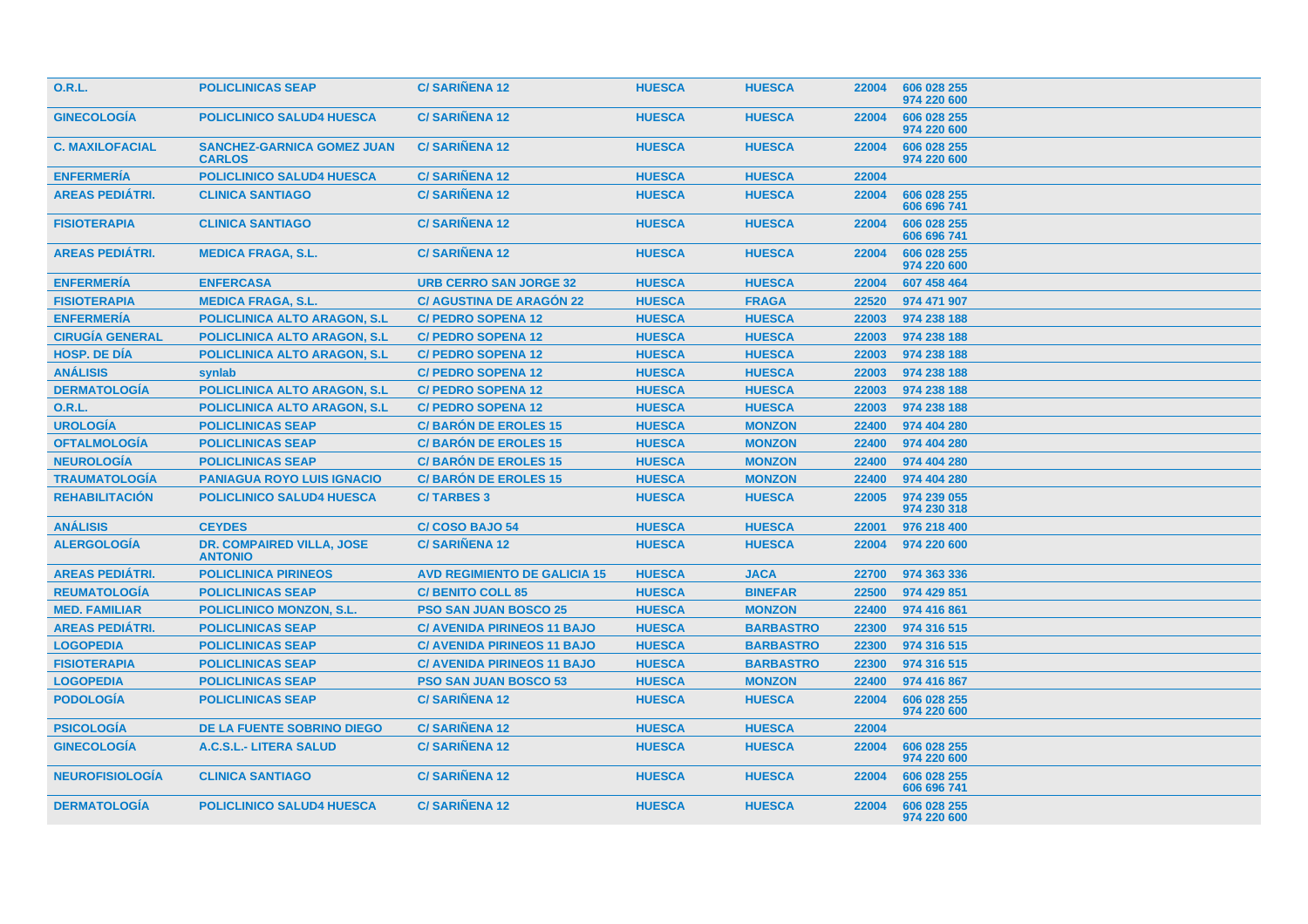| <b>AREAS PEDIATRI.</b> | A.C.S.L.- LITERA SALUD                             | <b>C/SARIÑENA 12</b>                | <b>HUESCA</b> | <b>HUESCA</b>  | 22004 | 606 028 255<br>974 220 600 |
|------------------------|----------------------------------------------------|-------------------------------------|---------------|----------------|-------|----------------------------|
| <b>ANATOMOPATOLO.</b>  | <b>MARIGIL GOMEZ MIGUEL ANGEL</b>                  | <b>C/SARIÑENA 12</b>                | <b>HUESCA</b> | <b>HUESCA</b>  | 22004 |                            |
| <b>CARDIOLOGÍA</b>     | <b>POLICLINICA PIRINEOS</b>                        | <b>C/SARIÑENA 12</b>                | <b>HUESCA</b> | <b>HUESCA</b>  | 22004 |                            |
| <b>TRAUMATOLOGÍA</b>   | A.C.S.L.- LITERA SALUD                             | <b>C/SARINENA 12</b>                | <b>HUESCA</b> | <b>HUESCA</b>  | 22004 | 606 028 255<br>974 220 600 |
| <b>C. MAXILOFACIAL</b> | <b>SANCHEZ-GARNICA GOMEZ JUAN</b><br><b>CARLOS</b> | <b>C/SARIÑENA 12</b>                | <b>HUESCA</b> | <b>HUESCA</b>  | 22004 | 974 220 600                |
| <b>GINECOLOGÍA</b>     | <b>ROYO GOYANES JUAN PABLO</b>                     | <b>C/SARIÑENA 12</b>                | <b>HUESCA</b> | <b>HUESCA</b>  | 22004 | 606 028 255<br>974 220 600 |
| <b>MATRONA</b>         | <b>CLINICA SANTIAGO</b>                            | <b>C/SARIÑENA 12</b>                | <b>HUESCA</b> | <b>HUESCA</b>  | 22004 | 606 028 255<br>606 696 741 |
| <b>ANESTESIOLOGÍA</b>  | <b>POLICLINICA ALTO ARAGON, S.L.</b>               | <b>C/SARINENA 12</b>                | <b>HUESCA</b> | <b>HUESCA</b>  | 22004 | 606 028 255<br>974 220 600 |
| <b>UROLOGÍA</b>        | <b>POLICLINICAS SEAP</b>                           | <b>C/SARIÑENA 12</b>                | <b>HUESCA</b> | <b>HUESCA</b>  | 22004 | 606 028 255<br>974 220 600 |
| <b>O.R.L.</b>          | <b>POLICLINICA ALTO ARAGON, S.L.</b>               | <b>C/SARIÑENA 12</b>                | <b>HUESCA</b> | <b>HUESCA</b>  | 22004 | 606 028 255<br>974 220 600 |
| <b>MED. INTERNA</b>    | <b>POLICLINICA ALTO ARAGON, S.L.</b>               | <b>C/SARIÑENA 12</b>                | <b>HUESCA</b> | <b>HUESCA</b>  | 22004 | 606 028 255<br>974 220 600 |
| <b>OFTALMOLOGIA</b>    | <b>MEDICA FRAGA, S.L.</b>                          | <b>C/SARIÑENA 12</b>                | <b>HUESCA</b> | <b>HUESCA</b>  | 22004 |                            |
| <b>DIGESTIVO</b>       | <b>CLINICA SANTIAGO</b>                            | <b>C/SARINENA 12</b>                | <b>HUESCA</b> | <b>HUESCA</b>  | 22004 | 606 028 255<br>606 696 741 |
| <b>NEUROLOGÍA</b>      | <b>POLICLINICAS SEAP</b>                           | <b>C/SARIÑENA 12</b>                | <b>HUESCA</b> | <b>HUESCA</b>  | 22004 | 606 028 255<br>974 220 600 |
| <b>PSIQUIATRÍA</b>     | <b>MEDICA FRAGA, S.L.</b>                          | <b>C/ AGUSTINA DE ARAGÓN 22</b>     | <b>HUESCA</b> | <b>FRAGA</b>   | 22520 | 974 471 907                |
| <b>C. REPARADORA</b>   | <b>MEDICA FRAGA, S.L.</b>                          | <b>C/ AGUSTINA DE ARAGON 22</b>     | <b>HUESCA</b> | <b>FRAGA</b>   | 22520 | 974 471 907                |
| <b>URGENCIAS</b>       | <b>MEDICA FRAGA, S.L.</b>                          | <b>C/ AGUSTINA DE ARAGÓN 22</b>     | <b>HUESCA</b> | <b>FRAGA</b>   | 22520 | 974 471 907                |
| <b>ENFERMERÍA</b>      | <b>MEDICA FRAGA, S.L.</b>                          | <b>C/ AGUSTINA DE ARAGÓN 22</b>     | <b>HUESCA</b> | <b>FRAGA</b>   | 22520 | 974 471 907                |
| <b>TRAUMATOLOGÍA</b>   | <b>POLICLINICA ALTO ARAGON, S.L.</b>               | <b>C/ PEDRO SOPENA 12</b>           | <b>HUESCA</b> | <b>HUESCA</b>  | 22003 | 974 238 188                |
| <b>C. MAXILOFACIAL</b> | <b>POLICLINICA ALTO ARAGON, S.L.</b>               | <b>C/ PEDRO SOPENA 12</b>           | <b>HUESCA</b> | <b>HUESCA</b>  | 22003 | 974 238 188                |
| <b>ALERGOLOGÍA</b>     | <b>POLICLINICO SALUD4 HUESCA</b>                   | <b>C/TARBES 3</b>                   | <b>HUESCA</b> | <b>HUESCA</b>  | 22005 | 974 239 055<br>974 230 318 |
| <b>UROLOGÍA</b>        | <b>POLICLINICO SALUD4 HUESCA</b>                   | <b>C/TARBES 3</b>                   | <b>HUESCA</b> | <b>HUESCA</b>  | 22005 | 974 239 055<br>974 230 318 |
| <b>OFTALMOLOGIA</b>    | <b>SUSIN BRABO RAMON</b>                           | <b>C/ALCORAZ4</b>                   | <b>HUESCA</b> | <b>HUESCA</b>  | 22002 | 974 211 377                |
| <b>MED. FAMILIAR</b>   | A.C.S.L.- LITERA SALUD                             | <b>AVD ARAGÓN 50</b>                | <b>HUESCA</b> | <b>BINEFAR</b> | 22500 | 609 572 359<br>974 431 950 |
| <b>PODOLOGÍA</b>       | <b>PODOACTIVA</b>                                  | <b>AVD ARAGÓN 50</b>                | <b>HUESCA</b> | <b>BINEFAR</b> | 22500 | 974 431 950                |
| <b>TRAUMATOLOGÍA</b>   | A.C.S.L.- LITERA SALUD                             | <b>AVD ARAGÓN 50</b>                | <b>HUESCA</b> | <b>BINEFAR</b> | 22500 | 974 431 950                |
| <b>FISIOTERAPIA</b>    | A.C.S.L.- LITERA SALUD                             | <b>AVD ARAGON 50</b>                | <b>HUESCA</b> | <b>BINEFAR</b> | 22500 | 974 431 950                |
| <b>AREAS PEDIÁTRI.</b> | A.C.S.L.- LITERA SALUD                             | <b>AVD ARAGÓN 50</b>                | <b>HUESCA</b> | <b>BINEFAR</b> | 22500 | 974 431 950                |
| <b>ANÁLISIS</b>        | <b>LABORATORIO ECHEVARNE</b>                       | <b>AVD ARAGÓN 50</b>                | <b>HUESCA</b> | <b>BINEFAR</b> | 22500 | 900 909 110                |
| <b>ANESTESIOLOGÍA</b>  | <b>CLINICA SANTIAGO</b>                            | <b>C/SARINENA 12</b>                | <b>HUESCA</b> | <b>HUESCA</b>  | 22004 | 974 220 600                |
| <b>ODONTOESTOMATOL</b> | <b>POLICLINICA PIRINEOS</b>                        | <b>AVD REGIMIENTO DE GALICIA 15</b> | <b>HUESCA</b> | <b>JACA</b>    | 22700 | 974 363 336                |
| <b>ANATOMOPATOLO.</b>  | <b>POLICLINICA PIRINEOS</b>                        | <b>AVD REGIMIENTO DE GALICIA 15</b> | <b>HUESCA</b> | <b>JACA</b>    | 22700 | 974 363 336                |
| <b>UROLOGÍA</b>        | <b>POLICLINICAS SEAP</b>                           | <b>C/ BENITO COLL 85</b>            | <b>HUESCA</b> | <b>BINEFAR</b> | 22500 | 974 429 851                |
|                        |                                                    |                                     |               |                |       |                            |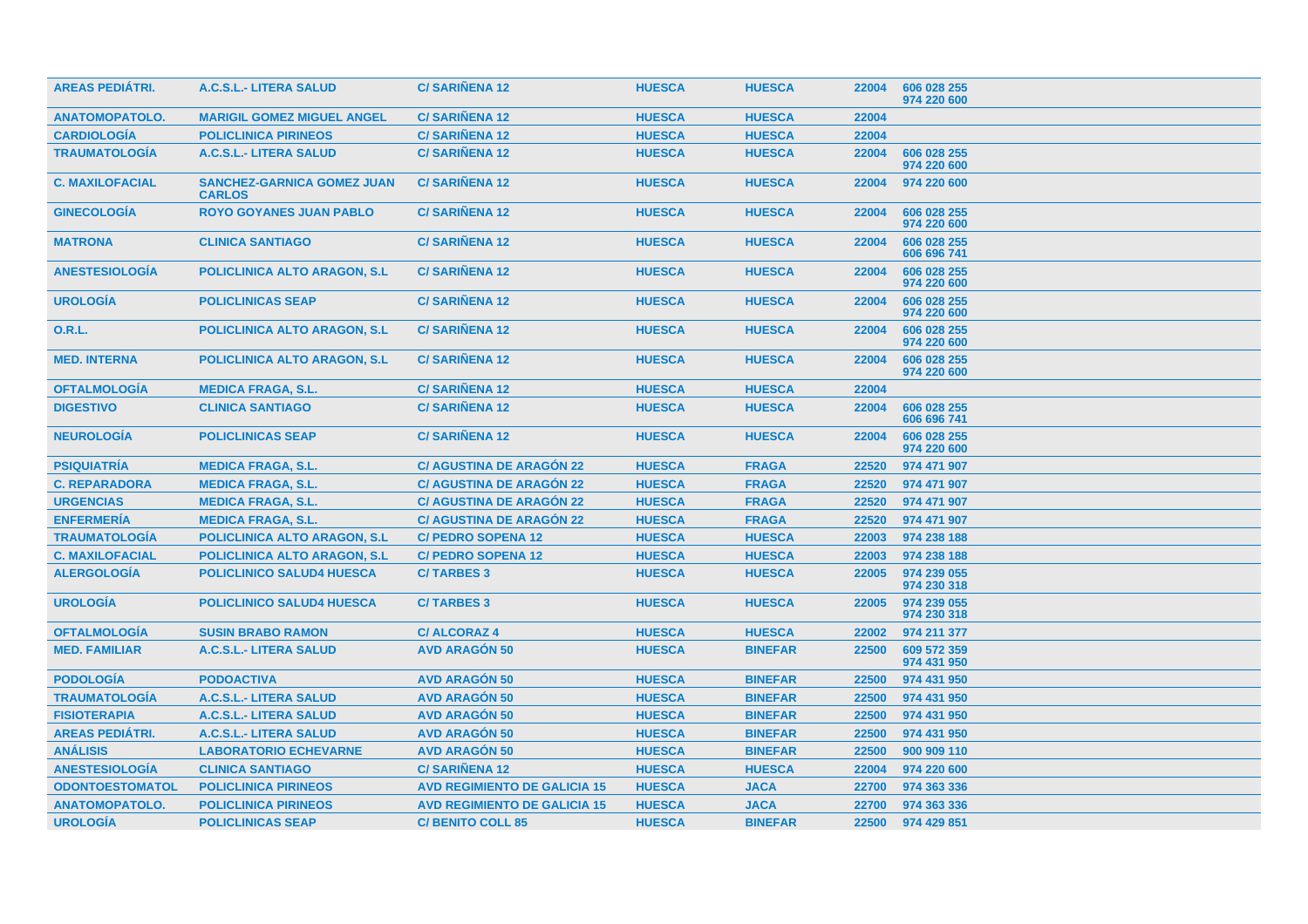| <b>PSIQUIATRIA</b>     | <b>POLICLINICAS SEAP</b>                           | <b>C/ BENITO COLL 85</b>                                              | <b>HUESCA</b> | <b>BINEFAR</b>   | 22500 | 974 429 851                |
|------------------------|----------------------------------------------------|-----------------------------------------------------------------------|---------------|------------------|-------|----------------------------|
| <b>FISIOTERAPIA</b>    | <b>POLICLINICAS SEAP</b>                           | <b>C/ BENITO COLL 85</b>                                              | <b>HUESCA</b> | <b>BINEFAR</b>   | 22500 | 974 429 851                |
| <b>RADIODIAGNÓST.</b>  | <b>POLICLINICAS SEAP</b>                           | <b>C/BENITO COLL 85</b>                                               | <b>HUESCA</b> | <b>BINEFAR</b>   | 22500 | 974 429 851                |
| <b>FISIOTERAPIA</b>    | <b>POLICLINICO MONZON, S.L.</b>                    | <b>PSO SAN JUAN BOSCO 25</b>                                          | <b>HUESCA</b> | <b>MONZON</b>    | 22400 | 974 416 861                |
| <b>CIRUGÍA GENERAL</b> | <b>POLICLINICAS SEAP</b>                           | <b>C/ AVENIDA PIRINEOS 11 BAJO</b>                                    | <b>HUESCA</b> | <b>BARBASTRO</b> | 22300 | 974 316 515                |
| <b>ANÁLISIS</b>        | synlab                                             | <b>C/ AVENIDA PIRINEOS 11 BAJO</b>                                    | <b>HUESCA</b> | <b>BARBASTRO</b> | 22300 | 974 316 515                |
| <b>ODONTOESTOMATOL</b> | <b>CLINICA DENTAL JAVIER ALINS</b>                 | <b>C/ TERUEL ESQUINA MATEO</b><br><b>ESTAUN LLANAS LOC11 LOCAL 11</b> | <b>HUESCA</b> | <b>HUESCA</b>    | 22005 | 974 226 539<br>974 353 756 |
| <b>ODONTOESTOMATOL</b> | <b>BELTRAN LLANES ALBERT</b>                       | <b>C/HERMANA ANDRESA 3</b>                                            | <b>HUESCA</b> | <b>FRAGA</b>     | 22520 | 974 472 583                |
| <b>PODOLOGIA</b>       | <b>SOLER VILLA VANESA</b>                          | <b>AVD AVENIDA DE HUESCA 17</b><br><b>ESQUINA CON CALLE EL PILAR</b>  | <b>HUESCA</b> | <b>SARINENA</b>  | 22200 | 974 570 330                |
| <b>C. REPARADORA</b>   | <b>YUSTE BENAVENTE VALENTIN</b>                    | <b>C/FATAS4</b>                                                       | <b>HUESCA</b> | <b>HUESCA</b>    | 22002 | 974 231 723                |
| <b>REUMATOLOGÍA</b>    | <b>MEDICA FRAGA, S.L.</b>                          | <b>C/SARINENA 12</b>                                                  | <b>HUESCA</b> | <b>HUESCA</b>    | 22004 | 606 028 255<br>974 220 600 |
| <b>ODONTOESTOMATOL</b> | <b>IBARZ VERA SILVIA</b>                           | <b>C/SARIÑENA 12</b>                                                  | <b>HUESCA</b> | <b>HUESCA</b>    | 22004 |                            |
| <b>CIRUGÍA GENERAL</b> | <b>POLICLINICA ALTO ARAGON, S.L.</b>               | <b>C/SARINENA 12</b>                                                  | <b>HUESCA</b> | <b>HUESCA</b>    | 22004 | 606 028 255<br>974 220 600 |
| <b>GINECOLOGÍA</b>     | <b>ALOS PUEYO LUIS ANTONIO</b>                     | <b>C/SARIÑENA 12</b>                                                  | <b>HUESCA</b> | <b>HUESCA</b>    | 22004 | 606 028 255<br>974 220 600 |
| <b>DERMATOLOGIA</b>    | <b>POLICLINICAS SEAP</b>                           | <b>C/SARIÑENA 12</b>                                                  | <b>HUESCA</b> | <b>HUESCA</b>    | 22004 | 606 028 255<br>974 220 600 |
| <b>CARDIOLOGIA</b>     | <b>CLINICA SANTIAGO</b>                            | <b>C/SARINENA 12</b>                                                  | <b>HUESCA</b> | <b>HUESCA</b>    | 22004 | 606 696 741<br>606 028 255 |
| <b>ENDOCRINOLOGÍA</b>  | <b>POLICLINICO SALUD4 HUESCA</b>                   | <b>C/SARINENA 12</b>                                                  | <b>HUESCA</b> | <b>HUESCA</b>    | 22004 |                            |
| <b>TRAUMATOLOGÍA</b>   | <b>CLINICA SANTIAGO</b>                            | <b>C/SARINENA 12</b>                                                  | <b>HUESCA</b> | <b>HUESCA</b>    | 22004 | 606 696 741<br>606 028 255 |
| <b>URGENCIAS</b>       | <b>MEDICA FRAGA, S.L.</b>                          | <b>C/SARIÑENA 12</b>                                                  | <b>HUESCA</b> | <b>HUESCA</b>    | 22004 | 606 028 255<br>974 220 600 |
| <b>C. VASCULAR</b>     | <b>CLINICA SANTIAGO</b>                            | <b>C/SARINENA 12</b>                                                  | <b>HUESCA</b> | <b>HUESCA</b>    | 22004 | 606 028 255<br>606 696 741 |
| <b>GINECOLOGÍA</b>     | <b>GREGORIO GOMEZ CARMEN</b>                       | <b>C/SARIÑENA 12</b>                                                  | <b>HUESCA</b> | <b>HUESCA</b>    | 22004 | 606 028 255<br>974 220 600 |
| <b>PODOLOGÍA</b>       | <b>MEDICA FRAGA, S.L.</b>                          | <b>C/ AGUSTINA DE ARAGON 22</b>                                       | <b>HUESCA</b> | <b>FRAGA</b>     | 22520 | 974 471 907                |
| <b>CIRUGÍA GENERAL</b> | <b>MEDICA FRAGA, S.L.</b>                          | <b>C/ AGUSTINA DE ARAGÓN 22</b>                                       | <b>HUESCA</b> | <b>FRAGA</b>     | 22520 | 974 471 907                |
| <b>O.R.L.</b>          | <b>MEDICA FRAGA, S.L.</b>                          | <b>C/ AGUSTINA DE ARAGÓN 22</b>                                       | <b>HUESCA</b> | <b>FRAGA</b>     | 22520 | 974 471 907                |
| <b>ALERGOLOGÍA</b>     | <b>DR. COMPAIRED VILLA, JOSE</b><br><b>ANTONIO</b> | <b>C/BARBASTRO 2</b>                                                  | <b>HUESCA</b> | <b>HUESCA</b>    | 22002 | 974 223 078                |
| <b>REHABILITACIÓN</b>  | <b>POLICLINICA ALTO ARAGON, S.L.</b>               | <b>C/ PEDRO SOPENA 12</b>                                             | <b>HUESCA</b> | <b>HUESCA</b>    | 22003 | 974 238 188                |
| <b>ANESTESIOLOGÍA</b>  | <b>POLICLINICA ALTO ARAGON, S.L.</b>               | <b>C/ PEDRO SOPENA 12</b>                                             | <b>HUESCA</b> | <b>HUESCA</b>    | 22003 | 974 238 188                |
| <b>RADIODIAGNÓST.</b>  | <b>POLICLINICAS SEAP</b>                           | <b>C/BARÓN DE EROLES 15</b>                                           | <b>HUESCA</b> | <b>MONZON</b>    | 22400 | 974 404 280                |
| <b>GINECOLOGÍA</b>     | <b>POLICLINICAS SEAP</b>                           | <b>C/BARÓN DE EROLES 15</b>                                           | <b>HUESCA</b> | <b>MONZON</b>    | 22400 | 974 404 280                |
| <b>ENDOCRINOLOGÍA</b>  | <b>POLICLINICO SALUD4 HUESCA</b>                   | <b>C/TARBES 3</b>                                                     | <b>HUESCA</b> | <b>HUESCA</b>    | 22005 | 974 239 055<br>974 230 318 |
| <b>PODOLOGÍA</b>       | A.C.S.L.- LITERA SALUD                             | <b>AVD ARAGÓN 50</b>                                                  | <b>HUESCA</b> | <b>BINEFAR</b>   | 22500 | 974 431 950                |
| <b>MATRONA</b>         | A.C.S.L.- LITERA SALUD                             | <b>AVD ARAGON 50</b>                                                  | <b>HUESCA</b> | <b>BINEFAR</b>   | 22500 | 974 431 950                |
| <b>CARDIOLOGÍA</b>     | A.C.S.L.- LITERA SALUD                             | <b>AVD ARAGÓN 50</b>                                                  | <b>HUESCA</b> | <b>BINEFAR</b>   | 22500 | 974 431 950                |
| <b>ENDOCRINOLOGÍA</b>  | <b>POLICLINICAS SEAP</b>                           | <b>C/BENITO COLL 85</b>                                               | <b>HUESCA</b> | <b>BINEFAR</b>   | 22500 | 974 429 851                |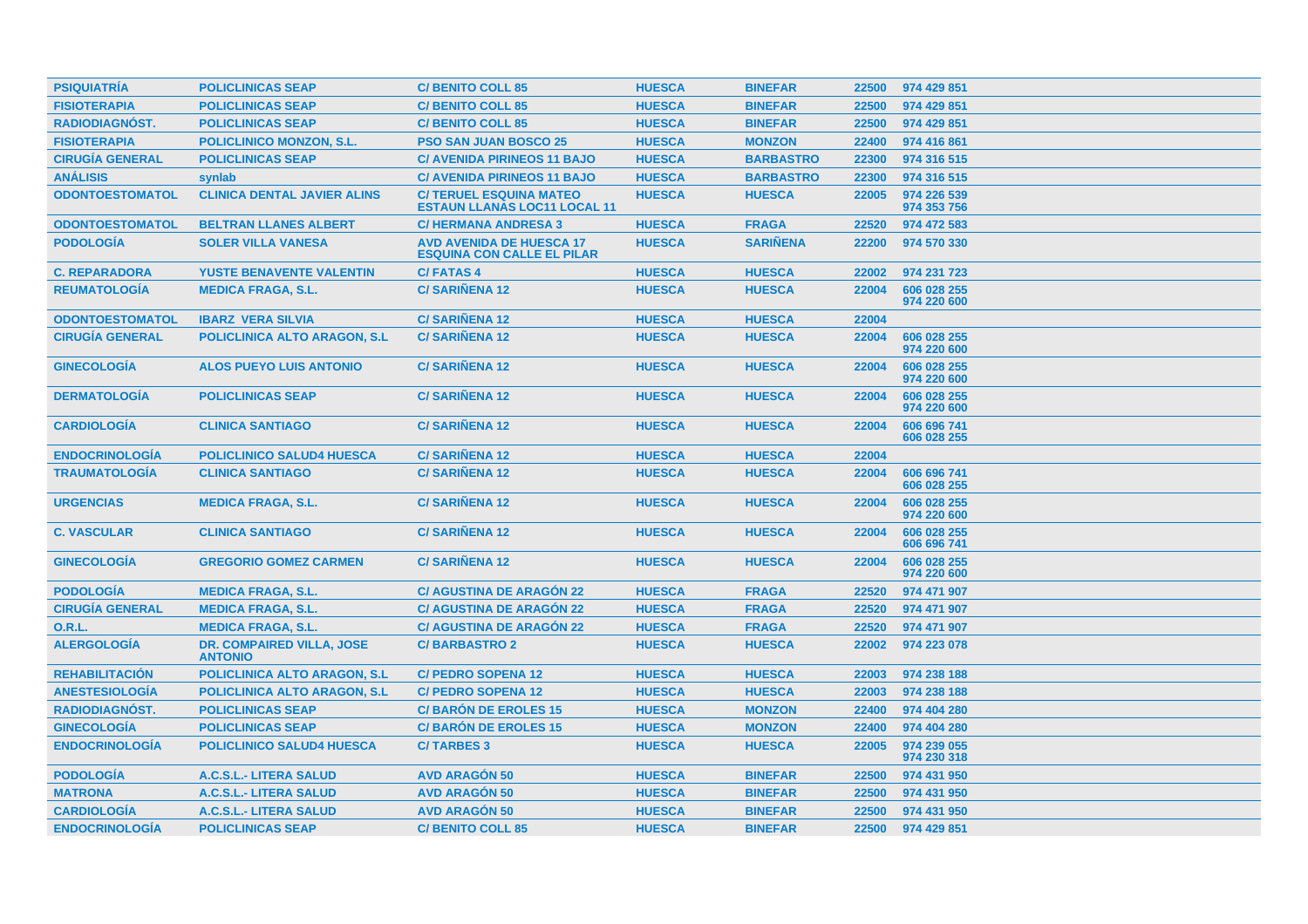| <b>ENFERMERÍA</b>      | <b>POLICLINICAS SEAP</b>             | <b>C/ BENITO COLL 85</b>            | <b>HUESCA</b> | <b>BINEFAR</b>   | 22500 | 974 429 851                |
|------------------------|--------------------------------------|-------------------------------------|---------------|------------------|-------|----------------------------|
| <b>DERMATOLOGÍA</b>    | <b>POLICLINICAS SEAP</b>             | <b>C/BENITO COLL 85</b>             | <b>HUESCA</b> | <b>BINEFAR</b>   | 22500 | 974 429 851                |
| <b>TRANSPORTE</b>      | <b>AMBULANCIAS ASA</b>               | C/LOPE DE VEGA 7 PORTAL 1º-PTA<br>D | <b>HUESCA</b> | <b>MONZON</b>    | 22400 | 974 400 134                |
| <b>DERMATOLOGÍA</b>    | <b>POLICLINICO MONZON, S.L.</b>      | PSO SAN JUAN BOSCO 25               | <b>HUESCA</b> | <b>MONZON</b>    | 22400 | 974 416 861                |
| <b>PODOLOGÍA</b>       | <b>POLICLINICO MONZON, S.L.</b>      | <b>PSO SAN JUAN BOSCO 25</b>        | <b>HUESCA</b> | <b>MONZON</b>    | 22400 | 974 416 859                |
| <b>TRANSPORTE</b>      | <b>AMBULANCIAS DEL PIRINEO</b>       | C/BADAJOZ 6                         | <b>HUESCA</b> | <b>HUESCA</b>    | 22004 | 974 110 110                |
| <b>NEUROCIRUGÍA</b>    | <b>POLICLINICAS SEAP</b>             | <b>C/ AVENIDA PIRINEOS 11 BAJO</b>  | <b>HUESCA</b> | <b>BARBASTRO</b> | 22300 | 974 316 515                |
| <b>C. VASCULAR</b>     | <b>POLICLINICAS SEAP</b>             | <b>C/ AVENIDA PIRINEOS 11 BAJO</b>  | <b>HUESCA</b> | <b>BARBASTRO</b> | 22300 | 974 316 515                |
| <b>ANÁLISIS</b>        | <b>LABORATORIO DR. GRASA</b>         | <b>C/ZARAGOZA 10</b>                | <b>HUESCA</b> | <b>HUESCA</b>    | 22002 | 976 218 049                |
| <b>FISIOTERAPIA</b>    | <b>POLICLINICAS SEAP</b>             | <b>PSO SAN JUAN BOSCO 53</b>        | <b>HUESCA</b> | <b>MONZON</b>    | 22400 | 974 416 867                |
| <b>UROLOGÍA</b>        | <b>CLINICA SANTIAGO</b>              | <b>C/SARIÑENA 12</b>                | <b>HUESCA</b> | <b>HUESCA</b>    | 22004 | 606 028 255<br>606 696 741 |
| <b>NEUROLOGÍA</b>      | <b>POLICLINICA ALTO ARAGON, S.L.</b> | <b>C/SARIÑENA 12</b>                | <b>HUESCA</b> | <b>HUESCA</b>    | 22004 | 606 028 255<br>974 220 600 |
| <b>OFTALMOLOGÍA</b>    | <b>HUERVA ESCANILLA VALENTIN</b>     | <b>C/SARIÑENA 12</b>                | <b>HUESCA</b> | <b>HUESCA</b>    | 22004 | 606 028 255<br>974 220 600 |
| AREAS PEDIÁTRI.        | <b>POLICLINICAS SEAP</b>             | <b>C/SARINENA 12</b>                | <b>HUESCA</b> | <b>HUESCA</b>    | 22004 | 606 028 255<br>974 220 600 |
| <b>MED. FAMILIAR</b>   | <b>SANZ SERAL PEDRO</b>              | <b>C/SARIÑENA 12</b>                | <b>HUESCA</b> | <b>HUESCA</b>    | 22004 | 974 220 600                |
| <b>DIGESTIVO</b>       | <b>POLICLINICO SALUD4 HUESCA</b>     | <b>C/SARIÑENA 12</b>                | <b>HUESCA</b> | <b>HUESCA</b>    | 22004 |                            |
| RADIODIAGNÓST.         | <b>CLINICA SANTIAGO</b>              | <b>C/SARINENA 12</b>                | <b>HUESCA</b> | <b>HUESCA</b>    | 22004 | 606 028 255<br>606 696 741 |
| <b>NEUROLOGÍA</b>      | <b>POLICLINICO SALUD4 HUESCA</b>     | <b>C/SARIÑENA 12</b>                | <b>HUESCA</b> | <b>HUESCA</b>    | 22004 | 606 028 255<br>974 220 600 |
| <b>REHABILITACIÓN</b>  | <b>POLICLINICO SALUD4 HUESCA</b>     | <b>C/SARIÑENA 12</b>                | <b>HUESCA</b> | <b>HUESCA</b>    | 22004 |                            |
| <b>TRAUMATOLOGIA</b>   | <b>POLICLINICO MONZON, S.L.</b>      | <b>C/SARINENA 12</b>                | <b>HUESCA</b> | <b>HUESCA</b>    | 22004 | 606 028 255<br>974 220 600 |
| <b>TRAUMATOLOGÍA</b>   | <b>POLICLINICO SALUD4 HUESCA</b>     | <b>C/SARIÑENA 12</b>                | <b>HUESCA</b> | <b>HUESCA</b>    | 22004 |                            |
| <b>PSIQUIATRÍA</b>     | <b>A.C.S.L.- LITERA SALUD</b>        | <b>C/SARIÑENA 12</b>                | <b>HUESCA</b> | <b>HUESCA</b>    | 22004 | 606 028 255<br>974 220 600 |
| <b>OFTALMOLOGÍA</b>    | A.C.S.L.- LITERA SALUD               | <b>C/SARIÑENA 12</b>                | <b>HUESCA</b> | <b>HUESCA</b>    | 22004 | 606 028 255<br>974 220 600 |
| <b>FISIOTERAPIA</b>    | <b>POLICLINICO SALUD4 HUESCA</b>     | <b>C/SARIÑENA 12</b>                | <b>HUESCA</b> | <b>HUESCA</b>    | 22004 |                            |
| <b>RADIODIAGNÓST.</b>  | <b>POLICLINICAS SEAP</b>             | <b>C/SARIÑENA 12</b>                | <b>HUESCA</b> | <b>HUESCA</b>    | 22004 | 606 028 255<br>974 220 600 |
| <b>C. REPARADORA</b>   | <b>POLICLINICA ALTO ARAGON, S.L.</b> | <b>C/SARIÑENA 12</b>                | <b>HUESCA</b> | <b>HUESCA</b>    | 22004 | 606 028 255<br>974 220 600 |
| <b>NEUMOLOGÍA</b>      | <b>SENAR CALDERON ANTONIO</b>        | <b>C/SARINENA 12</b>                | <b>HUESCA</b> | <b>HUESCA</b>    | 22004 | 974 220 600                |
| <b>ENDOCRINOLOGIA</b>  | <b>CLINICA SANTIAGO</b>              | <b>C/SARIÑENA 12</b>                | <b>HUESCA</b> | <b>HUESCA</b>    | 22004 | 606 028 255<br>606 696 741 |
| <b>CARDIOLOGÍA</b>     | <b>POLICLINICA ALTO ARAGON, S.L.</b> | <b>C/SARIÑENA 12</b>                | <b>HUESCA</b> | <b>HUESCA</b>    | 22004 | 606 028 255<br>974 220 600 |
| <b>C. VASCULAR</b>     | <b>MEDICA FRAGA, S.L.</b>            | <b>C/ AGUSTINA DE ARAGON 22</b>     | <b>HUESCA</b> | <b>FRAGA</b>     | 22520 | 974 471 907                |
| <b>CIRUGÍA GENERAL</b> | <b>MEDICA FRAGA, S.L.</b>            | <b>C/ AGUSTINA DE ARAGÓN 22</b>     | <b>HUESCA</b> | <b>FRAGA</b>     | 22520 |                            |
| <b>TRAUMATOLOGÍA</b>   | <b>MEDICA FRAGA, S.L.</b>            | <b>C/ AGUSTINA DE ARAGÓN 22</b>     | <b>HUESCA</b> | <b>FRAGA</b>     | 22520 | 974 471 907                |
| <b>MED. FAMILIAR</b>   | <b>MEDICA FRAGA, S.L.</b>            | <b>C/AGUSTINA DE ARAGÓN 22</b>      | <b>HUESCA</b> | <b>FRAGA</b>     | 22520 | 974 471 907                |
|                        |                                      |                                     |               |                  |       |                            |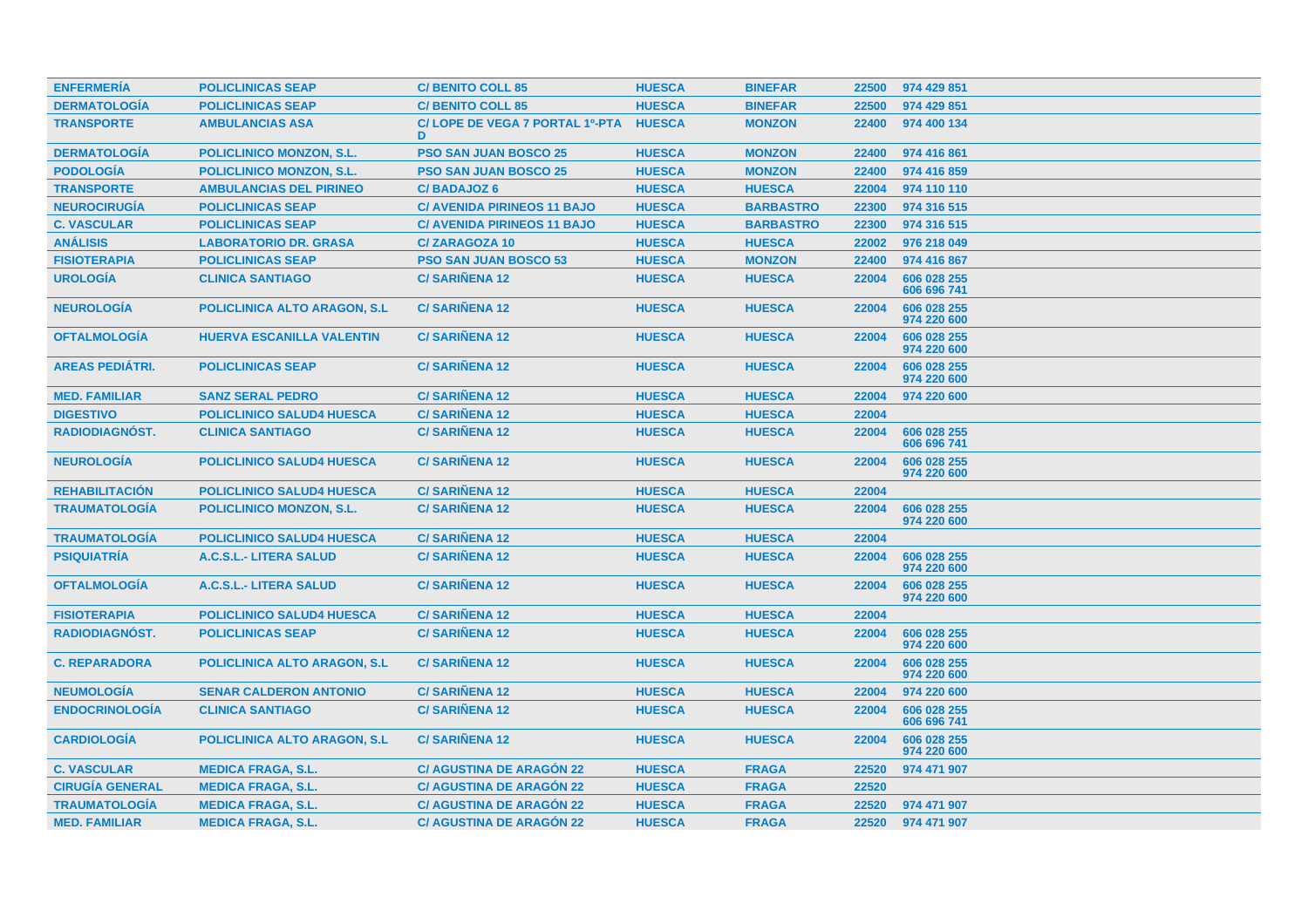| <b>REUMATOLOGÍA</b>   | <b>MEDICA FRAGA, S.L.</b>                          | <b>C/ AGUSTINA DE ARAGÓN 22</b>                                        | <b>HUESCA</b> | <b>FRAGA</b>      |       | 22520 974 471 907          |
|-----------------------|----------------------------------------------------|------------------------------------------------------------------------|---------------|-------------------|-------|----------------------------|
| <b>MED. FAMILIAR</b>  | <b>POLICLINICA ALTO ARAGON, S.L.</b>               | <b>C/ PEDRO SOPENA 12</b>                                              | <b>HUESCA</b> | <b>HUESCA</b>     | 22003 | 974 238 188                |
| <b>NEUROLOGÍA</b>     | <b>POLICLINICA ALTO ARAGON, S.L.</b>               | <b>C/ PEDRO SOPENA 12</b>                                              | <b>HUESCA</b> | <b>HUESCA</b>     | 22003 | 974 238 188                |
| <b>REUMATOLOGÍA</b>   | <b>POLICLINICA ALTO ARAGON, S.L.</b>               | <b>C/ PEDRO SOPENA 12</b>                                              | <b>HUESCA</b> | <b>HUESCA</b>     | 22003 | 974 238 188                |
| <b>PSICOLOGIA</b>     | <b>POLICLINICA ALTO ARAGON, S.L</b>                | <b>C/ PEDRO SOPENA 12</b>                                              | <b>HUESCA</b> | <b>HUESCA</b>     | 22003 | 974 238 188                |
| <b>UROLOGÍA</b>       | <b>POLICLINICA ALTO ARAGON, S.L.</b>               | <b>C/ PEDRO SOPENA 12</b>                                              | <b>HUESCA</b> | <b>HUESCA</b>     | 22003 | 974 238 188                |
| <b>PSIQUIATRÍA</b>    | POLICLINICA ALTO ARAGON, S.L.                      | <b>C/ PEDRO SOPENA 12</b>                                              | <b>HUESCA</b> | <b>HUESCA</b>     | 22003 | 974 238 188                |
| <b>ANÁLISIS</b>       | <b>CEYDES</b>                                      | <b>C/ PEDRO SOPENA 12</b>                                              | <b>HUESCA</b> | <b>HUESCA</b>     | 22003 | 974 238 188                |
| <b>ENDOCRINOLOGIA</b> | <b>POLICLINICAS SEAP</b>                           | <b>C/BARÓN DE EROLES 15</b>                                            | <b>HUESCA</b> | <b>MONZON</b>     | 22400 | 974 404 280                |
| <b>PSICOLOGÍA</b>     | <b>POLICLINICAS SEAP</b>                           | <b>C/BARON DE EROLES 15</b>                                            | <b>HUESCA</b> | <b>MONZON</b>     | 22400 | 974 404 280                |
| <b>ANATOMOPATOLO.</b> | synlab                                             | <b>C/TARBES 3</b>                                                      | <b>HUESCA</b> | <b>HUESCA</b>     | 22005 | 974 239 055<br>974 230 318 |
| <b>GINECOLOGÍA</b>    | <b>POLICLINICO SALUD4 HUESCA</b>                   | <b>C/TARBES 3</b>                                                      | <b>HUESCA</b> | <b>HUESCA</b>     | 22005 | 974 239 055<br>974 230 318 |
| <b>CARDIOLOGIA</b>    | <b>POLICLINICO SALUD4 HUESCA</b>                   | <b>C/TARBES 3</b>                                                      | <b>HUESCA</b> | <b>HUESCA</b>     | 22005 | 974 239 055<br>974 230 318 |
| 0.R.L.                | <b>POLICLINICO SALUD4 HUESCA</b>                   | <b>C/TARBES 3</b>                                                      | <b>HUESCA</b> | <b>HUESCA</b>     | 22005 | 974 239 055<br>974 230 318 |
| <b>PSICOLOGIA</b>     | <b>POLICLINICO SALUD4 HUESCA</b>                   | <b>C/TARBES 3</b>                                                      | <b>HUESCA</b> | <b>HUESCA</b>     | 22005 | 974 239 055<br>974 230 318 |
| <b>TRAUMATOLOGÍA</b>  | <b>PANIAGUA ROYO LUIS IGNACIO</b>                  | <b>C/ BEATO ESCRIVÁ DE BALAGUER</b><br>6                               | <b>HUESCA</b> | <b>BARBASTRO</b>  | 22300 | 974 316 031                |
| <b>GINECOLOGIA</b>    | <b>GREGORIO GOMEZ CARMEN</b>                       | <b>C/FATAS 2</b>                                                       | <b>HUESCA</b> | <b>HUESCA</b>     | 22002 | 974 242 282                |
| <b>GINECOLOGIA</b>    | A.C.S.L.- LITERA SALUD                             | <b>AVD ARAGON 50</b>                                                   | <b>HUESCA</b> | <b>BINEFAR</b>    | 22500 | 974 431 950                |
| <b>PSICOLOGÍA</b>     | <b>POLICLINICA PIRINEOS</b>                        | <b>AVD REGIMIENTO DE GALICIA 15</b>                                    | <b>HUESCA</b> | <b>JACA</b>       | 22700 | 974 363 336                |
| <b>TRAUMATOLOGÍA</b>  | <b>POLICLINICA PIRINEOS</b>                        | <b>AVD REGIMIENTO DE GALICIA 15</b>                                    | <b>HUESCA</b> | <b>JACA</b>       | 22700 | 974 363 336                |
| <b>ANÁLISIS</b>       | synlab                                             | <b>AVD REGIMIENTO DE GALICIA 15</b>                                    | <b>HUESCA</b> | <b>JACA</b>       | 22700 | 974 363 336                |
| <b>OFTALMOLOGIA</b>   | <b>POLICLINICA PIRINEOS</b>                        | <b>AVD REGIMIENTO DE GALICIA 15</b>                                    | <b>HUESCA</b> | <b>JACA</b>       | 22700 | 974 363 336                |
| <b>UROLOGÍA</b>       | <b>POLICLINICA PIRINEOS</b>                        | <b>AVD REGIMIENTO DE GALICIA 15</b>                                    | <b>HUESCA</b> | <b>JACA</b>       | 22700 | 974 363 336                |
| <b>PSICOLOGÍA</b>     | <b>POLICLINICAS SEAP</b>                           | <b>C/BENITO COLL 85</b>                                                | <b>HUESCA</b> | <b>BINEFAR</b>    | 22500 | 974 429 851                |
| <b>ANATOMOPATOLO.</b> | <b>MARIGIL GOMEZ MIGUEL ANGEL</b>                  | <b>PLZ NAVARRA S/N</b>                                                 | <b>HUESCA</b> | <b>HUESCA</b>     | 22002 | 974 213 251<br>658 862 015 |
| <b>ANÁLISIS</b>       | synlab                                             | <b>AVD HUESCA 4-6</b>                                                  | <b>HUESCA</b> | <b>SABIÑANIGO</b> | 22600 | 974 482 702                |
| <b>GINECOLOGÍA</b>    | <b>POLICLINICAS SEAP</b>                           | <b>C/ AVENIDA PIRINEOS 11 BAJO</b>                                     | <b>HUESCA</b> | <b>BARBASTRO</b>  | 22300 | 974 316 515                |
| <b>PODOLOGÍA</b>      | <b>POLICLINICAS SEAP</b>                           | <b>C/ AVENIDA PIRINEOS 11 BAJO</b>                                     | <b>HUESCA</b> | <b>BARBASTRO</b>  | 22300 | 974 316 515                |
| <b>PSICOLOGÍA</b>     | <b>POLICLINICAS SEAP</b>                           | <b>C/ AVENIDA PIRINEOS 11 BAJO</b>                                     | <b>HUESCA</b> | <b>BARBASTRO</b>  | 22300 | 974 316 515                |
| <b>OFTALMOLOGÍA</b>   | <b>POLICLINICAS SEAP</b>                           | <b>C/ AVENIDA PIRINEOS 11 BAJO</b>                                     | <b>HUESCA</b> | <b>BARBASTRO</b>  | 22300 | 974 316 515                |
| <b>ALERGOLOGÍA</b>    | <b>POLICLINICAS SEAP</b>                           | <b>C/ AVENIDA PIRINEOS 11 BAJO</b>                                     | <b>HUESCA</b> | <b>BARBASTRO</b>  | 22300 | 974 316 515                |
| <b>DERMATOLOGÍA</b>   | <b>POLICLINICAS SEAP</b>                           | <b>C/ AVENIDA PIRINEOS 11 BAJO</b>                                     | <b>HUESCA</b> | <b>BARBASTRO</b>  | 22300 | 974 316 515                |
| <b>UROLOGÍA</b>       | <b>POLICLINICAS SEAP</b>                           | <b>C/ AVENIDA PIRINEOS 11 BAJO</b>                                     | <b>HUESCA</b> | <b>BARBASTRO</b>  | 22300 | 974 316 515                |
| <b>TRANSPORTE</b>     | <b>AMBULANCIAS ARAGON</b>                          | C/ GANADERIA 16 C/ GANADERIA 16 HUESCA<br><b>NAVE 4 POLIGONO SEPES</b> |               | <b>HUESCA</b>     | 22006 | 622 107 010<br>655 650 677 |
| <b>MATRONA</b>        | <b>IGLESIAS CONSTANTE SONSOLES</b><br><b>MARIA</b> | <b>C/IBON DE ESTANÉS 10</b>                                            | <b>HUESCA</b> | <b>JACA</b>       | 22700 | 663 870 648                |
| <b>REHABILITACIÓN</b> | <b>ESCARTIN AZLOR LUIS JAVIER</b>                  | <b>AVD SAN JOSEMARIA ESCRIVÁ 6</b>                                     | <b>HUESCA</b> | <b>BARBASTRO</b>  |       | 22300 974 311 571          |
|                       |                                                    |                                                                        |               |                   |       |                            |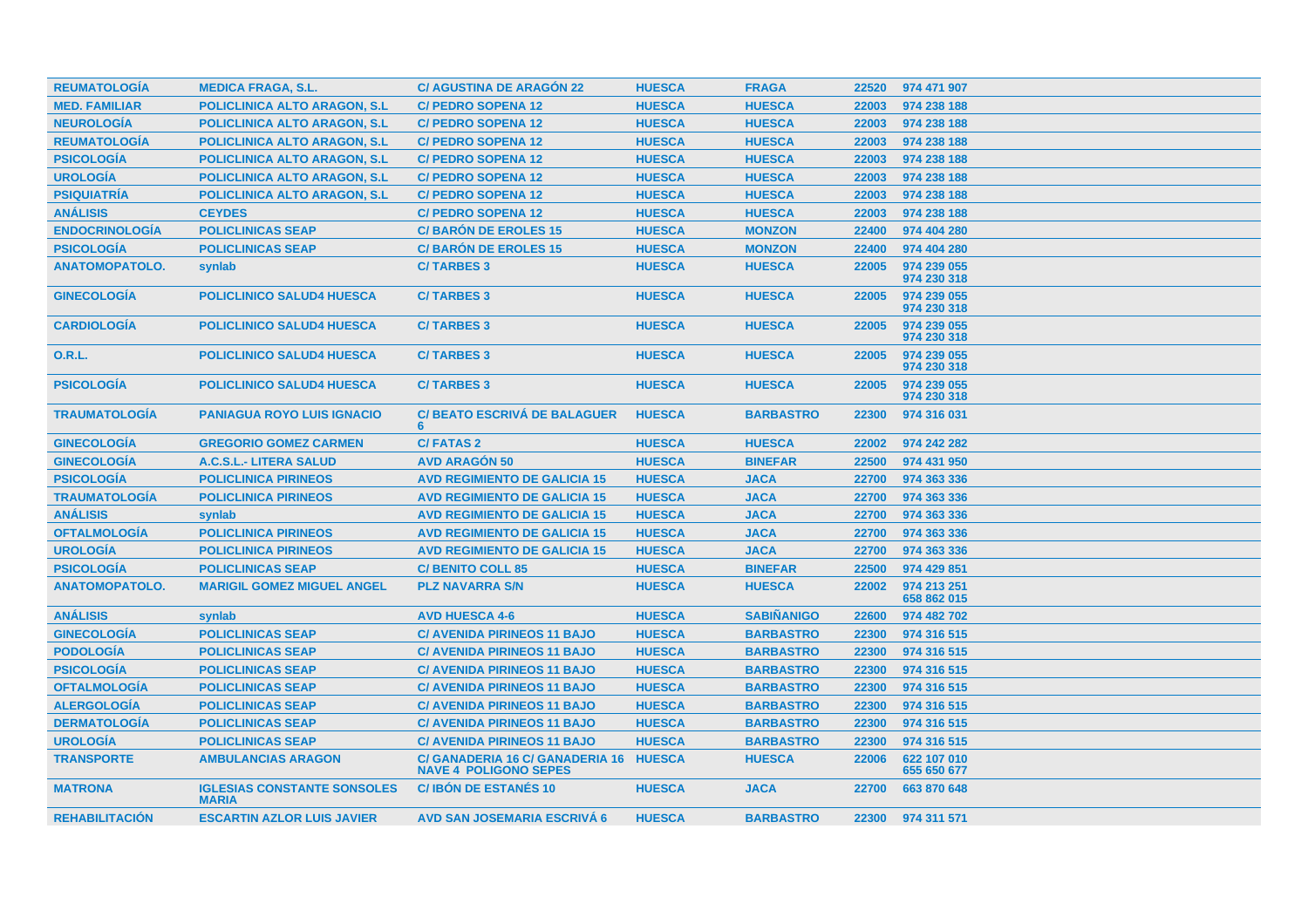| <b>FISIOTERAPIA</b>    | <b>FAU LABEIRA CAROLINA</b>                 | C/PILAR 33                          | <b>HUESCA</b> | <b>BELVER DE</b><br><b>CINCA</b> | 22533 | 974 468 366<br>696 452 755 |
|------------------------|---------------------------------------------|-------------------------------------|---------------|----------------------------------|-------|----------------------------|
| <b>C. REPARADORA</b>   | <b>YUSTE BENAVENTE VALENTIN</b>             | <b>C/SARINENA 12</b>                | <b>HUESCA</b> | <b>HUESCA</b>                    | 22004 | 606 028 255<br>974 220 600 |
| <b>AREAS PEDIÁTRI.</b> | <b>CLINICA SANTIAGO</b>                     | <b>C/SARINENA 12</b>                | <b>HUESCA</b> | <b>HUESCA</b>                    | 22004 | 606 696 741<br>606 028 255 |
| <b>URGENCIAS</b>       | <b>CLINICA SANTIAGO</b>                     | <b>C/SARIÑENA 12</b>                | <b>HUESCA</b> | <b>HUESCA</b>                    | 22004 | 606 028 255<br>606 696 741 |
| <b>TRANSPORTE</b>      | <b>AMBULANCIAS DEL PIRINEO</b>              | <b>C/SARIÑENA 12</b>                | <b>HUESCA</b> | <b>HUESCA</b>                    | 22004 |                            |
| <b>CIRUGIA GENERAL</b> | <b>CLINICA SANTIAGO</b>                     | <b>C/SARINENA 12</b>                | <b>HUESCA</b> | <b>HUESCA</b>                    | 22004 | 606 696 741<br>606 028 255 |
| <b>CARDIOLOGÍA</b>     | <b>POLICLINICO SALUD4 HUESCA</b>            | <b>C/SARIÑENA 12</b>                | <b>HUESCA</b> | <b>HUESCA</b>                    | 22004 |                            |
| <b>ALERGOLOGÍA</b>     | <b>POLICLINICAS SEAP</b>                    | <b>C/SARIÑENA 12</b>                | <b>HUESCA</b> | <b>HUESCA</b>                    | 22004 | 606 028 255<br>974 220 600 |
| <b>HOSP. GENERAL</b>   | <b>CLINICA SANTIAGO</b>                     | <b>C/SARIÑENA 12</b>                | <b>HUESCA</b> | <b>HUESCA</b>                    | 22004 | 606 028 255<br>606 696 741 |
| <b>ALERGOLOGÍA</b>     | DR. COMPAIRED VILLA, JOSE<br><b>ANTONIO</b> | <b>C/SARIÑENA 12</b>                | <b>HUESCA</b> | <b>HUESCA</b>                    | 22004 | 606 028 255<br>974 220 600 |
| <b>OFTALMOLOGIA</b>    | <b>SUSIN BRABO RAMON</b>                    | <b>C/SARIÑENA 12</b>                | <b>HUESCA</b> | <b>HUESCA</b>                    | 22004 | 606 028 255<br>974 220 600 |
| <b>TRAUMATOLOGIA</b>   | <b>PANIAGUA ROYO LUIS IGNACIO</b>           | <b>C/SARIÑENA 12</b>                | <b>HUESCA</b> | <b>HUESCA</b>                    | 22004 | 606 028 255<br>974 220 600 |
| <b>MED. FAMILIAR</b>   | <b>POLICLINICO SALUD4 HUESCA</b>            | <b>C/SARIÑENA 12</b>                | <b>HUESCA</b> | <b>HUESCA</b>                    | 22004 |                            |
| <b>FISIOTERAPIA</b>    | <b>CIRES GOMEZ SONIA</b>                    | <b>C/ COLI ESCALONA 39</b>          | <b>HUESCA</b> | <b>SABIÑANIGO</b>                | 22600 | 974 481 326<br>619 575 593 |
| <b>DERMATOLOGÍA</b>    | <b>MEDICA FRAGA, S.L.</b>                   | <b>C/ AGUSTINA DE ARAGÓN 22</b>     | <b>HUESCA</b> | <b>FRAGA</b>                     | 22520 | 974 471 907                |
| <b>ANÁLISIS</b>        | <b>CEYDES</b>                               | <b>C/ AGUSTINA DE ARAGON 22</b>     | <b>HUESCA</b> | <b>FRAGA</b>                     | 22520 | 974 471 907                |
| <b>AREAS PEDIÁTRI.</b> | <b>MEDICA FRAGA, S.L.</b>                   | <b>C/ AGUSTINA DE ARAGÓN 22</b>     | <b>HUESCA</b> | <b>FRAGA</b>                     | 22520 | 974 471 907                |
| <b>MED. INTERNA</b>    | <b>POLICLINICA ALTO ARAGON, S.L.</b>        | <b>C/ PEDRO SOPENA 12</b>           | <b>HUESCA</b> | <b>HUESCA</b>                    | 22003 | 974 238 188                |
| <b>CARDIOLOGÍA</b>     | <b>POLICLINICAS SEAP</b>                    | <b>C/BARÓN DE EROLES 15</b>         | <b>HUESCA</b> | <b>MONZON</b>                    | 22400 | 974 404 280                |
| <b>REUMATOLOGÍA</b>    | <b>POLICLINICAS SEAP</b>                    | <b>C/BARON DE EROLES 15</b>         | <b>HUESCA</b> | <b>MONZON</b>                    | 22400 | 974 404 280                |
| <b>DIGESTIVO</b>       | <b>POLICLINICO SALUD4 HUESCA</b>            | <b>C/TARBES 3</b>                   | <b>HUESCA</b> | <b>HUESCA</b>                    | 22005 | 974 239 055<br>974 230 318 |
| <b>CIRUGÍA GENERAL</b> | <b>POLICLINICO SALUD4 HUESCA</b>            | <b>C/TARBES 3</b>                   | <b>HUESCA</b> | <b>HUESCA</b>                    | 22005 | 974 239 055<br>974 230 318 |
| <b>NEUROLOGIA</b>      | <b>POLICLINICO SALUD4 HUESCA</b>            | <b>C/TARBES 3</b>                   | <b>HUESCA</b> | <b>HUESCA</b>                    | 22005 | 974 239 055<br>974 230 318 |
| <b>M. DEPORTIVA</b>    | A.C.S.L.- LITERA SALUD                      | <b>AVD ARAGON 50</b>                | <b>HUESCA</b> | <b>BINEFAR</b>                   | 22500 | 974 431 950                |
| <b>ENFERMERÍA</b>      | A.C.S.L.- LITERA SALUD                      | <b>AVD ARAGÓN 50</b>                | <b>HUESCA</b> | <b>BINEFAR</b>                   | 22500 | 974 431 950                |
| <b>MED. FAMILIAR</b>   | <b>POLICLINICA PIRINEOS</b>                 | C/ ATENCIÓN A DOMICILIO.            | <b>HUESCA</b> | <b>JACA</b>                      | 22700 | 974 363 336<br>976 355 180 |
| <b>ODONTOESTOMATOL</b> | <b>HERRERO URBEZ RUBEN</b>                  | <b>C/ JOAQUIN BLUME 2</b>           | <b>HUESCA</b> | <b>FRAGA</b>                     | 22520 | 974 473 262                |
| <b>O.R.L.</b>          | <b>CASTEJON ALMAZAN JUAN JOSE</b>           | <b>AVD REGIMIENTO DE GALICIA 15</b> | <b>HUESCA</b> | <b>JACA</b>                      | 22700 | 974 363 336                |
| <b>CIRUGÍA GENERAL</b> | <b>POLICLINICAS SEAP</b>                    | <b>C/ BENITO COLL 85</b>            | <b>HUESCA</b> | <b>BINEFAR</b>                   | 22500 | 974 429 851                |
| <b>OFTALMOLOGÍA</b>    | <b>POLICLINICAS SEAP</b>                    | <b>C/ BENITO COLL 85</b>            | <b>HUESCA</b> | <b>BINEFAR</b>                   | 22500 | 974 429 851                |
| <b>TRAUMATOLOGÍA</b>   | <b>POLICLINICAS SEAP</b>                    | <b>C/ BENITO COLL 85</b>            | <b>HUESCA</b> | <b>BINEFAR</b>                   | 22500 | 974 429 851                |
| <b>ANÁLISIS</b>        | <b>LABORATORIO DR. GRASA</b>                | <b>AVD REGIMIENTO DE GALICIA 21</b> | <b>HUESCA</b> | <b>JACA</b>                      | 22700 | 974 360 142<br>974 361 480 |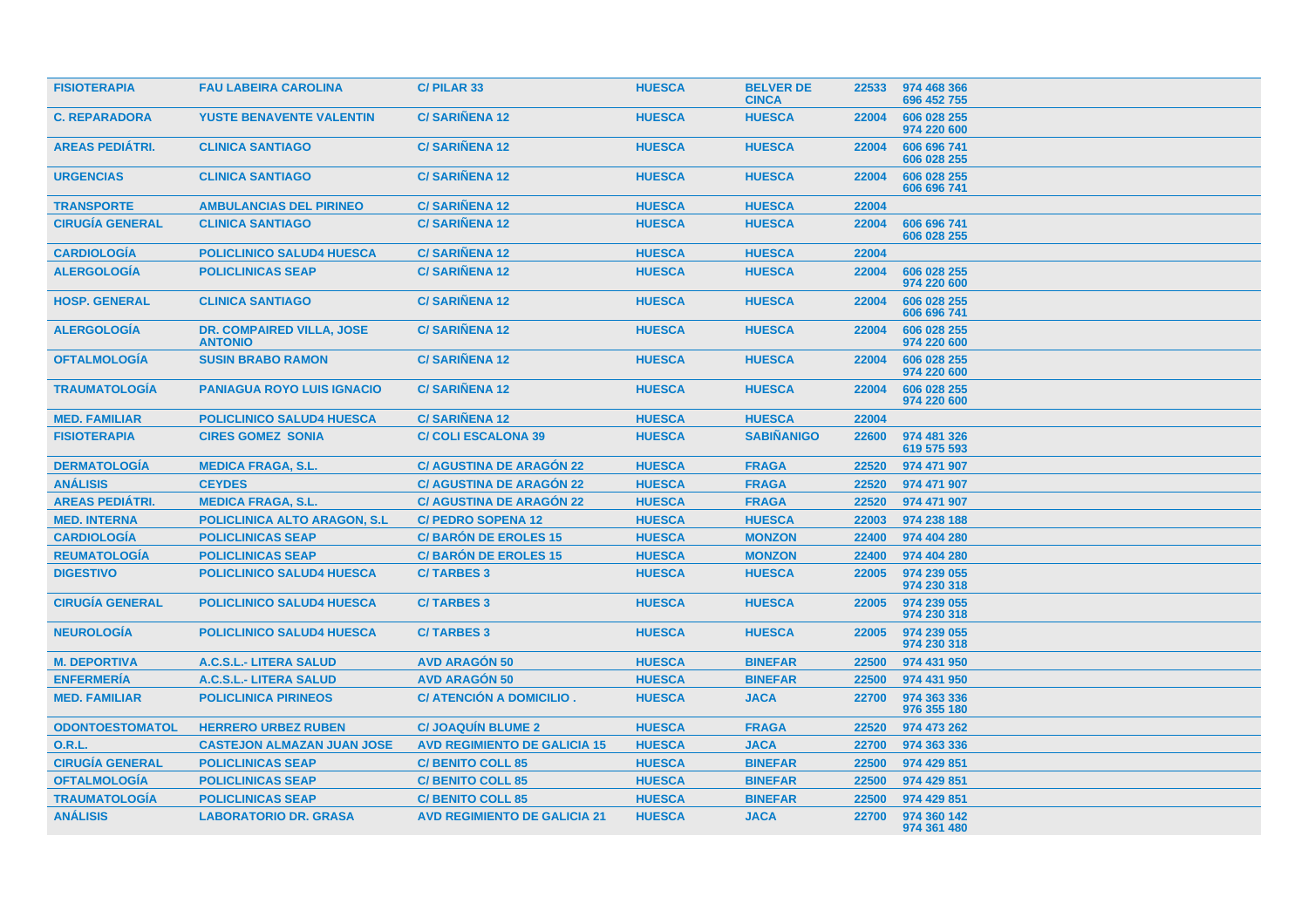| <b>PODOLOGIA</b>       | <b>PODOACTIVA</b>                             | <b>C/ RONDA ESTACION 5</b>                                                                         | <b>HUESCA</b> | <b>HUESCA</b>     | 22005 | 974 231 280                |           |                                      |
|------------------------|-----------------------------------------------|----------------------------------------------------------------------------------------------------|---------------|-------------------|-------|----------------------------|-----------|--------------------------------------|
| <b>MED. FAMILIAR</b>   | <b>POLICLINICAS SEAP</b>                      | <b>C/ AVENIDA PIRINEOS 11 BAJO</b>                                                                 | <b>HUESCA</b> | <b>BARBASTRO</b>  | 22300 | 974 316 515                |           |                                      |
| <b>TRAUMATOLOGÍA</b>   | <b>POLICLINICAS SEAP</b>                      | <b>C/ AVENIDA PIRINEOS 11 BAJO</b>                                                                 | <b>HUESCA</b> | <b>BARBASTRO</b>  | 22300 | 974 316 515                |           |                                      |
| <b>ENFERMERÍA</b>      | <b>POLICLINICAS SEAP</b>                      | <b>C/ AVENIDA PIRINEOS 11 BAJO</b>                                                                 | <b>HUESCA</b> | <b>BARBASTRO</b>  | 22300 | 974 316 515                |           |                                      |
| <b>RADIODIAGNOST.</b>  | <b>POLICLINICAS SEAP</b>                      | <b>C/ AVENIDA PIRINEOS 11 BAJO</b>                                                                 | <b>HUESCA</b> | <b>BARBASTRO</b>  | 22300 | 974 316 515                |           |                                      |
| <b>PSICOLOGÍA</b>      | <b>RAMOS ALVAREZ LAURA</b>                    | C/ CABAÑERA REAL 12 ES UN<br><b>LOCAL EN PLANTA BAJA. CALLE</b><br><b>CABAÑERA REAL, 12 BAJOS.</b> | <b>HUESCA</b> | <b>FRAGA</b>      | 22520 | 686 513 782                | <b>SI</b> | Pulsa aquí para pedir tu cita online |
| <b>GINECOLOGÍA</b>     | <b>ROYO GOYANES JUAN PABLO</b>                | <b>C/SARINENA 12</b>                                                                               | <b>HUESCA</b> | <b>HUESCA</b>     | 22004 | 974 220 600                |           |                                      |
| <b>UROLOGÍA</b>        | <b>POLICLINICA PIRINEOS</b>                   | <b>C/SARIÑENA 12</b>                                                                               | <b>HUESCA</b> | <b>HUESCA</b>     | 22004 |                            |           |                                      |
| <b>CARDIOLOGÍA</b>     | <b>CLINICA SANTIAGO</b>                       | <b>C/SARIÑENA 12</b>                                                                               | <b>HUESCA</b> | <b>HUESCA</b>     | 22004 | 606 028 255<br>606 696 741 |           |                                      |
| <b>AREAS PEDIÁTRI.</b> | <b>POLICLINICA ALTO ARAGON, S.L.</b>          | <b>C/SARIÑENA 12</b>                                                                               | <b>HUESCA</b> | <b>HUESCA</b>     | 22004 | 606 028 255<br>974 220 600 |           |                                      |
| <b>FISIOTERAPIA</b>    | <b>POLICLINICAS SEAP</b>                      | <b>C/SARINENA 12</b>                                                                               | <b>HUESCA</b> | <b>HUESCA</b>     | 22004 | 606 028 255<br>974 220 600 |           |                                      |
| <b>ANÁLISIS</b>        | <b>CLINICA SANTIAGO</b>                       | <b>C/SARIÑENA 12</b>                                                                               | <b>HUESCA</b> | <b>HUESCA</b>     | 22004 | 606 028 255<br>606 696 741 |           |                                      |
| <b>O.R.L.</b>          | <b>CASTEJON ALMAZAN JUAN JOSE</b>             | <b>C/SARINENA 12</b>                                                                               | <b>HUESCA</b> | <b>HUESCA</b>     | 22004 | 606 028 255<br>974 220 600 |           |                                      |
| <b>MED. INTERNA</b>    | <b>CLINICA SANTIAGO</b>                       | <b>C/SARINENA 12</b>                                                                               | <b>HUESCA</b> | <b>HUESCA</b>     | 22004 | 606 696 741<br>606 028 255 |           |                                      |
| <b>DIGESTIVO</b>       | <b>MEDICA FRAGA, S.L.</b>                     | <b>C/ AGUSTINA DE ARAGÓN 22</b>                                                                    | <b>HUESCA</b> | <b>FRAGA</b>      | 22520 |                            |           |                                      |
| <b>ALERGOLOGÍA</b>     | <b>MEDICA FRAGA, S.L.</b>                     | <b>C/ AGUSTINA DE ARAGÓN 22</b>                                                                    | <b>HUESCA</b> | <b>FRAGA</b>      | 22520 |                            |           |                                      |
| <b>GINECOLOGÍA</b>     | <b>MEDICA FRAGA, S.L.</b>                     | <b>C/AGUSTINA DE ARAGÓN 22</b>                                                                     | <b>HUESCA</b> | <b>FRAGA</b>      | 22520 | 974 471 907                |           |                                      |
| <b>RADIODIAGNÓST.</b>  | <b>POLICLINICA ALTO ARAGON, S.L</b>           | <b>C/ PEDRO SOPENA 12</b>                                                                          | <b>HUESCA</b> | <b>HUESCA</b>     | 22003 | 974 238 188                |           |                                      |
| <b>GINECOLOGÍA</b>     | <b>POLICLINICA ALTO ARAGON, S.L.</b>          | <b>C/ PEDRO SOPENA 12</b>                                                                          | <b>HUESCA</b> | <b>HUESCA</b>     | 22003 | 974 238 188                |           |                                      |
| <b>PODOLOGÍA</b>       | POLICLINICA ALTO ARAGON, S.L.                 | <b>C/ PEDRO SOPENA 12</b>                                                                          | <b>HUESCA</b> | <b>HUESCA</b>     | 22003 | 974 238 188                |           |                                      |
| <b>NEUMOLOGÍA</b>      | <b>POLICLINICA ALTO ARAGON, S.L.</b>          | <b>C/ PEDRO SOPENA 12</b>                                                                          | <b>HUESCA</b> | <b>HUESCA</b>     | 22003 | 974 238 188                |           |                                      |
| <b>OFTALMOLOGÍA</b>    | <b>POLICLINICA ALTO ARAGON, S.L.</b>          | <b>C/ PEDRO SOPENA 12</b>                                                                          | <b>HUESCA</b> | <b>HUESCA</b>     | 22003 | 974 238 188                |           |                                      |
| <b>TRAUMATOLOGÍA</b>   | <b>POLICLINICAS SEAP</b>                      | <b>C/BARON DE EROLES 15</b>                                                                        | <b>HUESCA</b> | <b>MONZON</b>     | 22400 | 974 404 280                |           |                                      |
| <b>MED. FAMILIAR</b>   | <b>POLICLINICAS SEAP</b>                      | <b>C/BARÓN DE EROLES 15</b>                                                                        | <b>HUESCA</b> | <b>MONZON</b>     | 22400 | 974 404 280                |           |                                      |
| <b>ENFERMERÍA</b>      | <b>POLICLINICAS SEAP</b>                      | <b>C/BARON DE EROLES 15</b>                                                                        | <b>HUESCA</b> | <b>MONZON</b>     | 22400 | 974 404 280                |           |                                      |
| <b>ENFERMERÍA</b>      | <b>POLICLINICO SALUD4 HUESCA</b>              | <b>C/TARBES 3</b>                                                                                  | <b>HUESCA</b> | <b>HUESCA</b>     | 22005 | 974 239 055<br>974 230 318 |           |                                      |
| <b>ANÁLISIS</b>        | synlab                                        | <b>C/TARBES 3</b>                                                                                  | <b>HUESCA</b> | <b>HUESCA</b>     | 22005 | 974 239 055<br>974 230 318 |           |                                      |
| <b>OFTALMOLOGIA</b>    | <b>POLICLINICO SALUD4 HUESCA</b>              | <b>C/TARBES 3</b>                                                                                  | <b>HUESCA</b> | <b>HUESCA</b>     | 22005 | 974 239 055<br>974 230 318 |           |                                      |
| <b>MED. FAMILIAR</b>   | <b>POLICLINICO SALUD4 HUESCA</b>              | <b>C/TARBES 3</b>                                                                                  | <b>HUESCA</b> | <b>HUESCA</b>     | 22005 | 974 239 055<br>974 230 318 |           |                                      |
| <b>PSIQUIATRIA</b>     | A.C.S.L.- LITERA SALUD                        | <b>AVD ARAGON 50</b>                                                                               | <b>HUESCA</b> | <b>BINEFAR</b>    | 22500 | 974 431 950                |           |                                      |
| <b>RADIODIAGNOST.</b>  | <b>POLICLINICA PIRINEOS</b>                   | <b>AVD REGIMIENTO DE GALICIA 15</b>                                                                | <b>HUESCA</b> | <b>JACA</b>       | 22700 | 974 363 336                |           |                                      |
| <b>MED. FAMILIAR</b>   | <b>POLICLINICA PIRINEOS</b>                   | <b>AVD REGIMIENTO DE GALICIA 15</b>                                                                | <b>HUESCA</b> | <b>JACA</b>       | 22700 | 974 363 336                |           |                                      |
| <b>CIRUGIA GENERAL</b> | <b>POLICLINICA PIRINEOS</b>                   | <b>AVD REGIMIENTO DE GALICIA 15</b>                                                                | <b>HUESCA</b> | <b>JACA</b>       | 22700 | 974 363 336                |           |                                      |
| <b>MED. FAMILIAR</b>   | <b>SANCHEZ FACERIAS JUAN</b><br><b>CARLOS</b> | <b>AVD HUESCA 4-6</b>                                                                              | <b>HUESCA</b> | <b>SABIÑANIGO</b> | 22600 | 974 482 702                |           |                                      |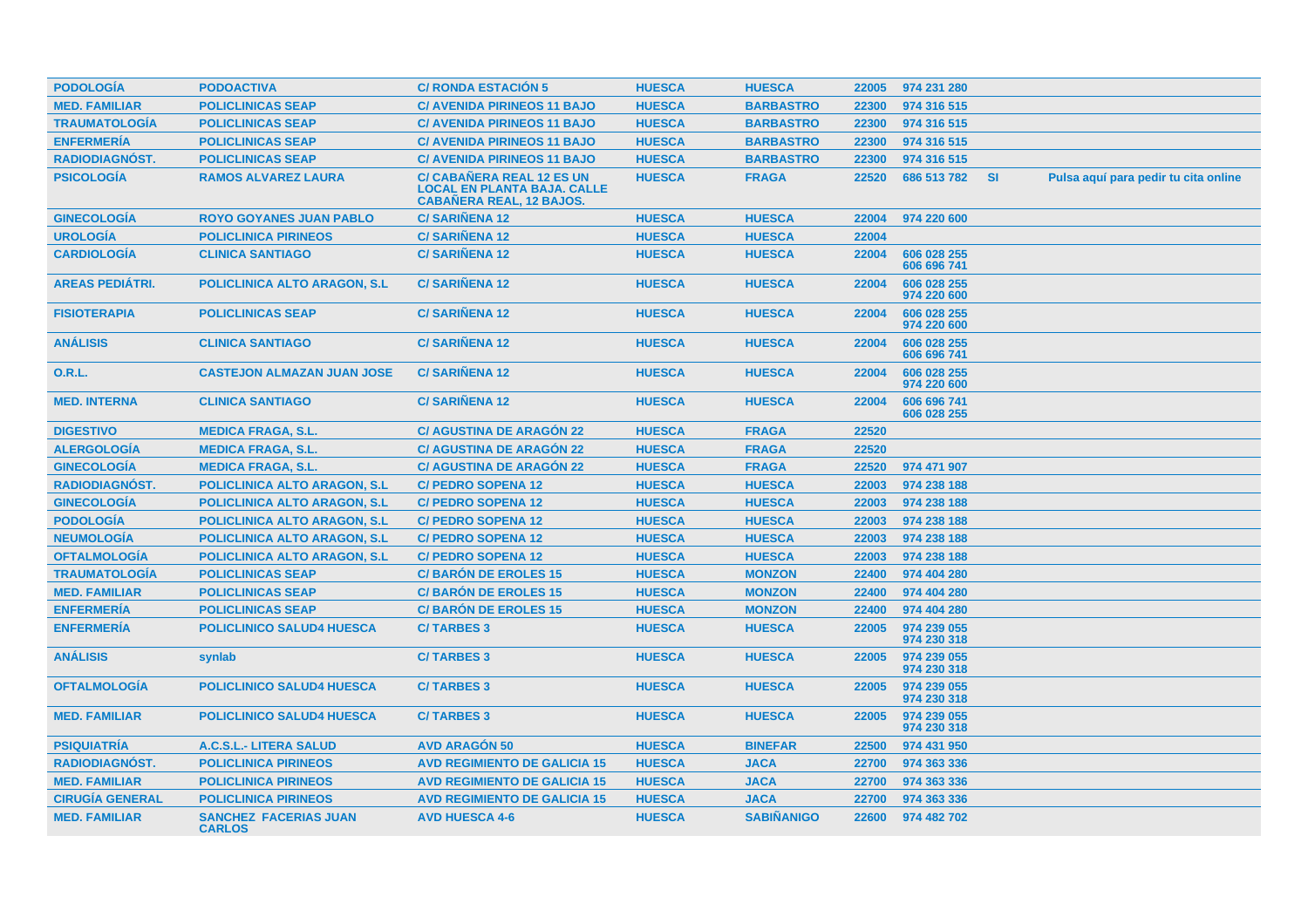| <b>TRAUMATOLOGIA</b>   | <b>POLICLINICO MONZON, S.L.</b>                    | <b>PSO SAN JUAN BOSCO 25</b>        | <b>HUESCA</b> | <b>MONZON</b>     | 22400 | 974 416 859<br>974 416 861 |
|------------------------|----------------------------------------------------|-------------------------------------|---------------|-------------------|-------|----------------------------|
| <b>ODONTOESTOMATOL</b> | <b>IBARZ VERA SILVIA</b>                           | <b>C/ RIVEROLA 2 ALTILLO</b>        | <b>HUESCA</b> | <b>FRAGA</b>      | 22520 | 974 472 110                |
| <b>O.R.L.</b>          | <b>POLICLINICAS SEAP</b>                           | <b>C/ AVENIDA PIRINEOS 11 BAJO</b>  | <b>HUESCA</b> | <b>BARBASTRO</b>  | 22300 | 974 316 515                |
| <b>ENDOCRINOLOGÍA</b>  | <b>POLICLINICAS SEAP</b>                           | <b>C/ AVENIDA PIRINEOS 11 BAJO</b>  | <b>HUESCA</b> | <b>BARBASTRO</b>  | 22300 | 974 316 515                |
| <b>TERAPIAS RESPIR</b> | <b>LINDE MEDICA, S.L.U.</b>                        | <b>AVD MARTINEZ DE VELASCO 30</b>   | <b>HUESCA</b> | <b>HUESCA</b>     | 22004 | 900 777 123                |
| <b>TRAUMATOLOGÍA</b>   | <b>POLICLINICAS SEAP</b>                           | <b>C/SARIÑENA 12</b>                | <b>HUESCA</b> | <b>HUESCA</b>     | 22004 | 606 028 255<br>974 220 600 |
| <b>RADIODIAGNÓST.</b>  | <b>POLICLINICO SALUD4 HUESCA</b>                   | <b>C/SARIÑENA 12</b>                | <b>HUESCA</b> | <b>HUESCA</b>     | 22004 |                            |
| <b>C. VASCULAR</b>     | <b>POLICLINICO SALUD4 HUESCA</b>                   | <b>C/SARIÑENA 12</b>                | <b>HUESCA</b> | <b>HUESCA</b>     | 22004 | 606 028 255<br>974 220 600 |
| <b>ALERGOLOGÍA</b>     | <b>POLICLINICO SALUD4 HUESCA</b>                   | <b>C/SARIÑENA 12</b>                | <b>HUESCA</b> | <b>HUESCA</b>     | 22004 |                            |
| <b>REUMATOLOGIA</b>    | <b>POLICLINICO SALUD4 HUESCA</b>                   | <b>C/SARIÑENA 12</b>                | <b>HUESCA</b> | <b>HUESCA</b>     | 22004 |                            |
| <b>GINECOLOGÍA</b>     | <b>POLICLINICA ALTO ARAGON, S.L.</b>               | <b>C/SARIÑENA 12</b>                | <b>HUESCA</b> | <b>HUESCA</b>     | 22004 | 606 028 255<br>974 220 600 |
| <b>O.R.L.</b>          | <b>POLICLINICO SALUD4 HUESCA</b>                   | <b>C/SARIÑENA 12</b>                | <b>HUESCA</b> | <b>HUESCA</b>     | 22004 |                            |
| <b>MED. NUCLEAR</b>    | <b>CLINICA SANTIAGO</b>                            | <b>C/SARIÑENA 12</b>                | <b>HUESCA</b> | <b>HUESCA</b>     | 22004 | 606 028 255<br>606 696 741 |
| <b>NEUMOLOGÍA</b>      | <b>SENAR CALDERON ANTONIO</b>                      | <b>C/SARIÑENA 12</b>                | <b>HUESCA</b> | <b>HUESCA</b>     | 22004 | 606 028 255<br>974 220 600 |
| <b>UROLOGIA</b>        | <b>MEDICA FRAGA, S.L.</b>                          | <b>C/SARIÑENA 12</b>                | <b>HUESCA</b> | <b>HUESCA</b>     | 22004 |                            |
| <b>ANATOMOPATOLO.</b>  | <b>PATOLOGIA CLINICA Y CITOLOGIA</b><br><b>ATA</b> | <b>C/SARIÑENA 12</b>                | <b>HUESCA</b> | <b>HUESCA</b>     | 22004 | 974 220 600                |
| <b>DIGESTIVO</b>       | <b>CLINICA SANTIAGO</b>                            | <b>C/SARIÑENA 12</b>                | <b>HUESCA</b> | <b>HUESCA</b>     | 22004 | 606 696 741<br>606 028 255 |
| <b>GINECOLOGÍA</b>     | <b>POLICLINICA PIRINEOS</b>                        | <b>C/SARIÑENA 12</b>                | <b>HUESCA</b> | <b>HUESCA</b>     | 22004 |                            |
| <b>PODOLOGÍA</b>       | <b>MENDEZ GALLARDO ANGEL</b>                       | AVD JUAN XXIII 19                   | <b>HUESCA</b> | <b>JACA</b>       | 22700 | 974 364 917                |
| <b>CARDIOLOGÍA</b>     | <b>MEDICA FRAGA, S.L.</b>                          | <b>C/ AGUSTINA DE ARAGÓN 22</b>     | <b>HUESCA</b> | <b>FRAGA</b>      | 22520 | 974 471 907                |
| <b>AREAS PEDIÁTRI.</b> | <b>POLICLINICA ALTO ARAGON, S.L.</b>               | <b>C/ PEDRO SOPENA 12</b>           | <b>HUESCA</b> | <b>HUESCA</b>     | 22003 | 974 238 188                |
| <b>PSIQUIATRÍA</b>     | <b>POLICLINICAS SEAP</b>                           | <b>C/BARÓN DE EROLES 15</b>         | <b>HUESCA</b> | <b>MONZON</b>     | 22400 | 974 404 280                |
| <b>LOGOPEDIA</b>       | <b>POLICLINICAS SEAP</b>                           | <b>C/BARÓN DE EROLES 15</b>         | <b>HUESCA</b> | <b>MONZON</b>     | 22400 | 974 404 280                |
| <b>PODOLOGÍA</b>       | <b>PODOACTIVA</b>                                  | <b>C/BARON DE EROLES 15</b>         | <b>HUESCA</b> | <b>MONZON</b>     | 22400 | 974 404 280                |
| <b>TRAUMATOLOGIA</b>   | <b>POLICLINICO SALUD4 HUESCA</b>                   | <b>C/TARBES 3</b>                   | <b>HUESCA</b> | <b>HUESCA</b>     | 22005 | 974 239 055<br>974 230 318 |
| <b>RADIODIAGNÓST.</b>  | <b>POLICLINICO SALUD4 HUESCA</b>                   | <b>C/TARBES 3</b>                   | <b>HUESCA</b> | <b>HUESCA</b>     | 22005 | 974 239 055<br>974 230 318 |
| <b>OFTALMOLOGÍA</b>    | <b>CASTILLO LAGUARTA JESUS</b><br><b>MARIA</b>     | <b>C/CABESTANY 3</b>                | <b>HUESCA</b> | <b>HUESCA</b>     | 22005 | 974 223 147                |
| <b>DERMATOLOGÍA</b>    | A.C.S.L.- LITERA SALUD                             | <b>AVD ARAGÓN 50</b>                | <b>HUESCA</b> | <b>BINEFAR</b>    | 22500 | 974 431 950                |
| <b>OFTALMOLOGÍA</b>    | A.C.S.L.- LITERA SALUD                             | <b>AVD ARAGÓN 50</b>                | <b>HUESCA</b> | <b>BINEFAR</b>    | 22500 | 974 431 950                |
| <b>GINECOLOGÍA</b>     | <b>POLICLINICA PIRINEOS</b>                        | <b>AVD REGIMIENTO DE GALICIA 15</b> | <b>HUESCA</b> | <b>JACA</b>       | 22700 | 974 363 336                |
| <b>DERMATOLOGÍA</b>    | <b>POLICLINICA PIRINEOS</b>                        | <b>AVD REGIMIENTO DE GALICIA 15</b> | <b>HUESCA</b> | <b>JACA</b>       | 22700 | 974 363 336                |
| <b>GINECOLOGÍA</b>     | <b>POLICLINICAS SEAP</b>                           | <b>C/ BENITO COLL 85</b>            | <b>HUESCA</b> | <b>BINEFAR</b>    | 22500 | 974 429 851                |
| <b>MED. FAMILIAR</b>   | <b>SANCHEZ FACERIAS JUAN</b><br><b>CARLOS</b>      | <b>AVD REGIMIENTO DE GALICIA 21</b> | <b>HUESCA</b> | <b>JACA</b>       | 22700 | 974 361 480                |
| <b>ANÁLISIS</b>        | <b>LABORATORIO DR. GRASA</b>                       | <b>AVD HUESCA 4-6</b>               | <b>HUESCA</b> | <b>SABIÑANIGO</b> | 22600 | 976 218 049                |
| <b>CARDIOLOGÍA</b>     | <b>POLICLINICAS SEAP</b>                           | <b>C/ AVENIDA PIRINEOS 11 BAJO</b>  | <b>HUESCA</b> | <b>BARBASTRO</b>  | 22300 | 974 316 515                |
|                        |                                                    |                                     |               |                   |       |                            |